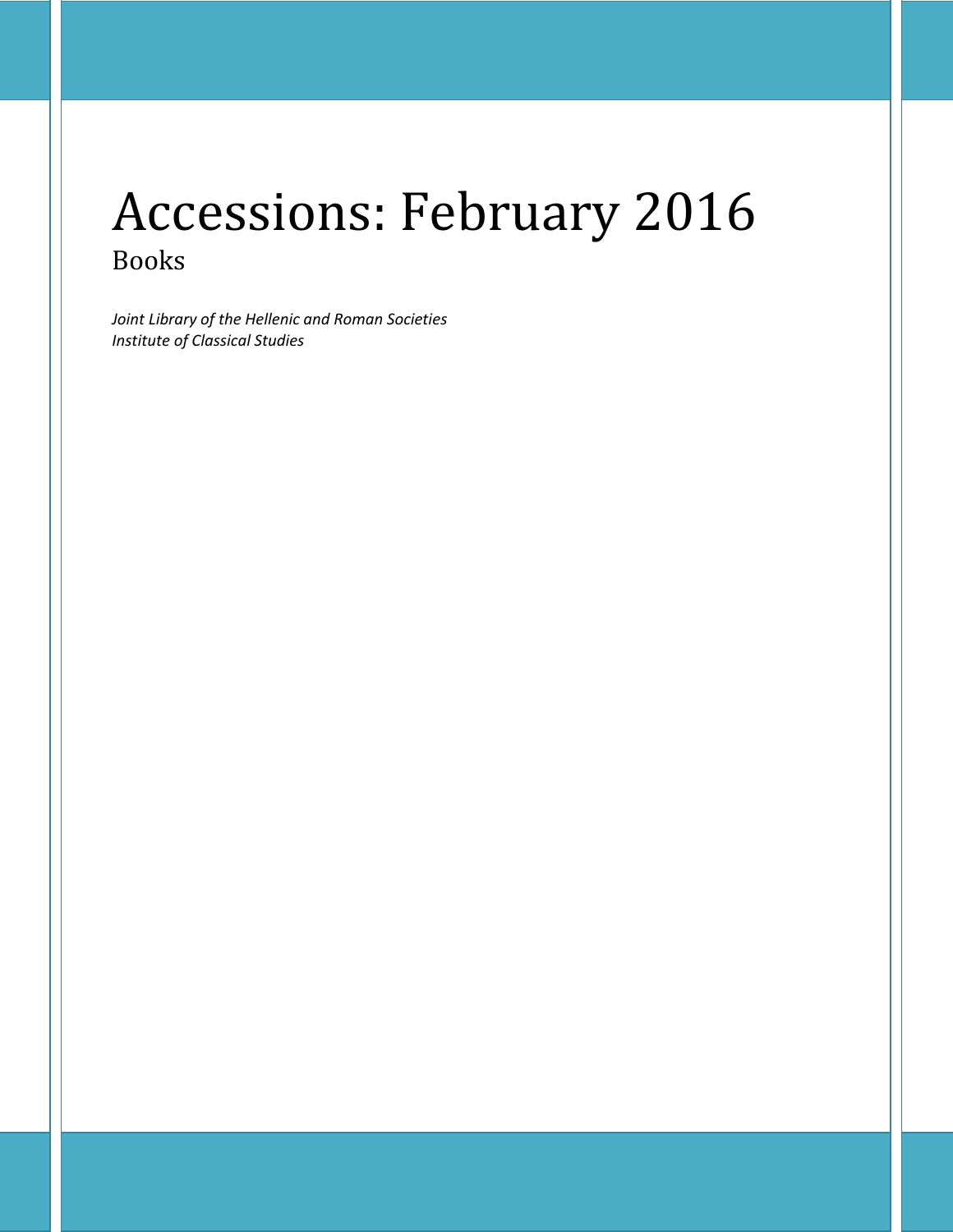## **Table of Contents**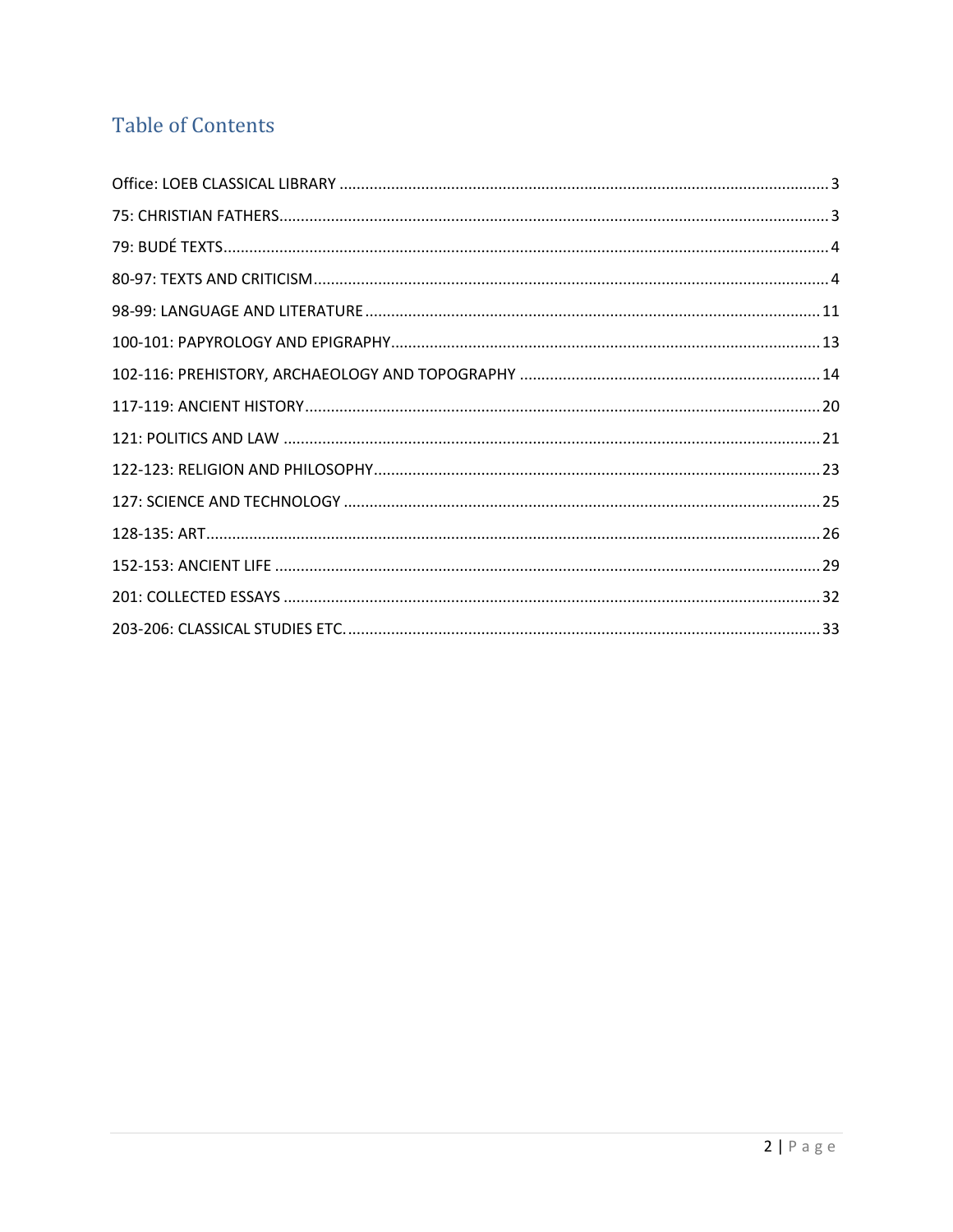## <span id="page-2-0"></span>**Office: LOEB CLASSICAL LIBRARY**

Office Copy 1: GAL. Galen. On the constitution of the art of medicine ; The art of medicine ; A method of medicine to Glaucon / Galen ; edited and translated by Ian Johnston. Loeb classical library ; 523. Cambridge, Massachusetts ; London : Harvard University Press, 2016. lxx, 577 p. ; 17 cm. 067499700X (hbk.). 9780674997004 (hbk.) : £15.95. H.

## <span id="page-2-1"></span>**75: CHRISTIAN FATHERS**

75: AUG. Augustine, Saint, Bishop of Hippo. De civitate Dei. Books XI & XII / Augustine ; edited with an introduction, translation and commentary by P.G. Walsh. Aris & Phillips classical texts. Oxford : Aris & Phillips, an imprint of Oxbow, 2016. vi, 212 p. ; 22 cm. 085668872X (hbk.). 0856688711 (pbk.). 9780856688720 (hbk.) : £50.00. 9780856688713 (pbk.) : £24.99. R.

75: SHE. Shenute, Saint, approximately 348-466. Selected discourses of Shenoute the Great : community, theology, and social conflict in late Antique Egypt / translated with introductions by David Brakke and Andrew Crislip. Cambridge : Cambridge University Press, 2015. xiv, 326 p. : ill., maps ; 23 cm. 1107022568 (hbk.). 9781107022560 (hbk.) : £64.99 / \$99.99. 1107606675 (pbk.). 9781107606678 (pbk.). H. or R.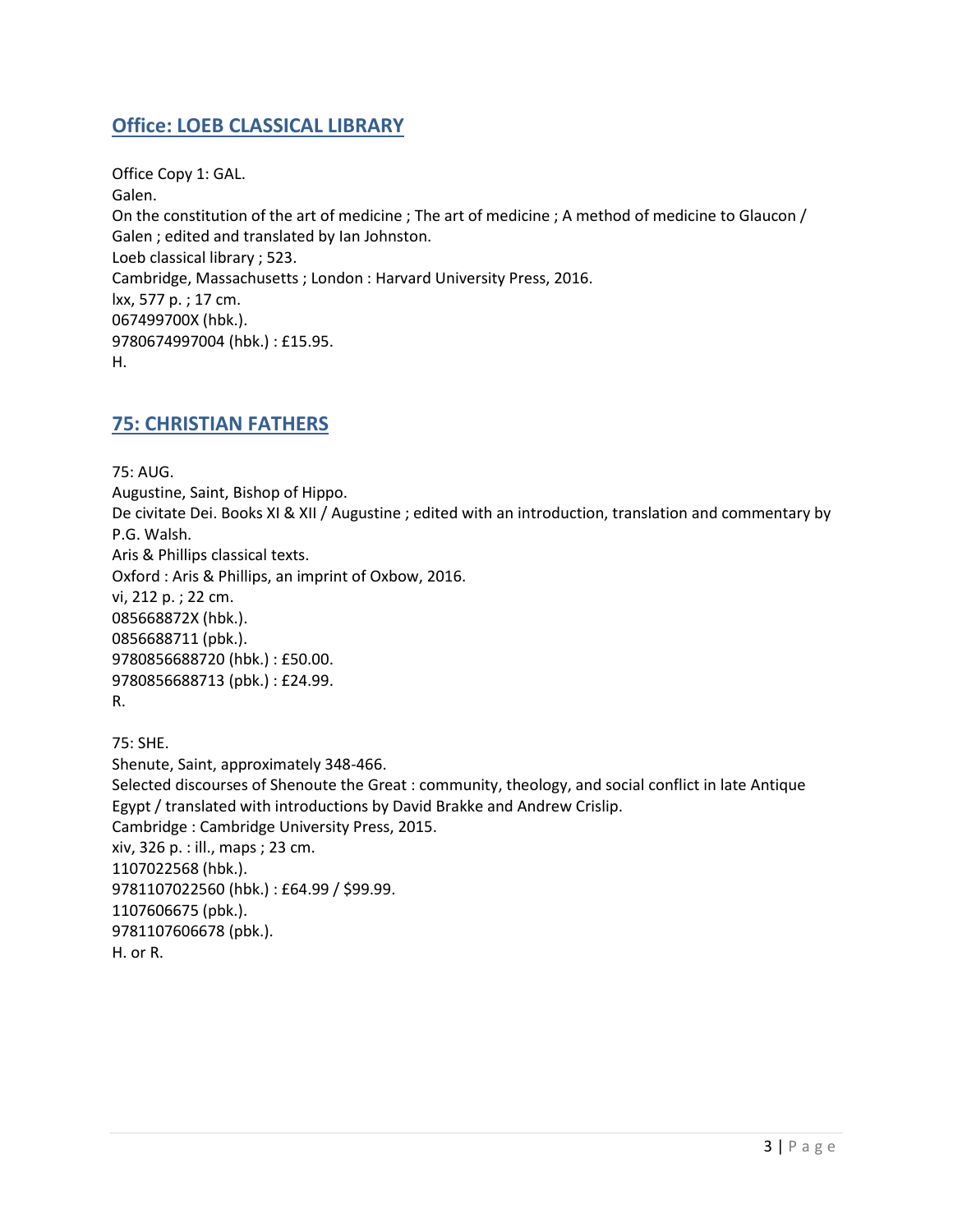## <span id="page-3-0"></span>**79: BUDÉ TEXTS**

79: AUR.

Les hommes illustres de la ville de Rome / texte établi et traduit par Paul Marius Martin. Collection des universités de France. Série latine ; 410. Paris : Les Belles Lettres, 2016. xc, 197 [i.e. 289] p. ; 20 cm. 2251014705 (pbk.). 9782251014708 (pbk.) : €45.00.

79: DIO. Diodorus, Siculus. Bibliothèque historique. Tome 11, Livre XVI / Diodore de Sicile ; texte établi par Danièle Gaillard-Goukowsky ; présenté, traduit et annoté par Paul Goukowsky. Collection des universités de France. Série grecque ; 519. Paris : Les Belles Lettres, 2016. ccxl, 202 [i.e. 326] p. ; 20 cm. 2251006036 (pbk.). 9782251006031 (pbk.) : €55.00.

#### <span id="page-3-1"></span>**80-97: TEXTS AND CRITICISM**

81.27N: GEO. Geōrgousē, Maria D. Spoudaion-Geloion : sēmasies, leitourgies kai hē schesē metaxy tōn horōn metaxy tous stis kōmōdies tou Aristophanē / Maria D. Geōrgousē. Athēna : Ekdoseis Papazēsē, 2015. 217 p. ; 21 cm. 9600231419 (pbk.). 9789600231410 (pbk.) : €23.00.

82P.1: CEN. La Retorica di Aristotele e la dottrina delle passioni / a cura di Bruno Centrone. Greco, arabo, latino. Studi ; 4. Pisa : Pisa University Press, 2015. xi, 263 p. ; 24 cm. 8867414518 (pbk.). 9788867414512 (pbk.) : €18.00.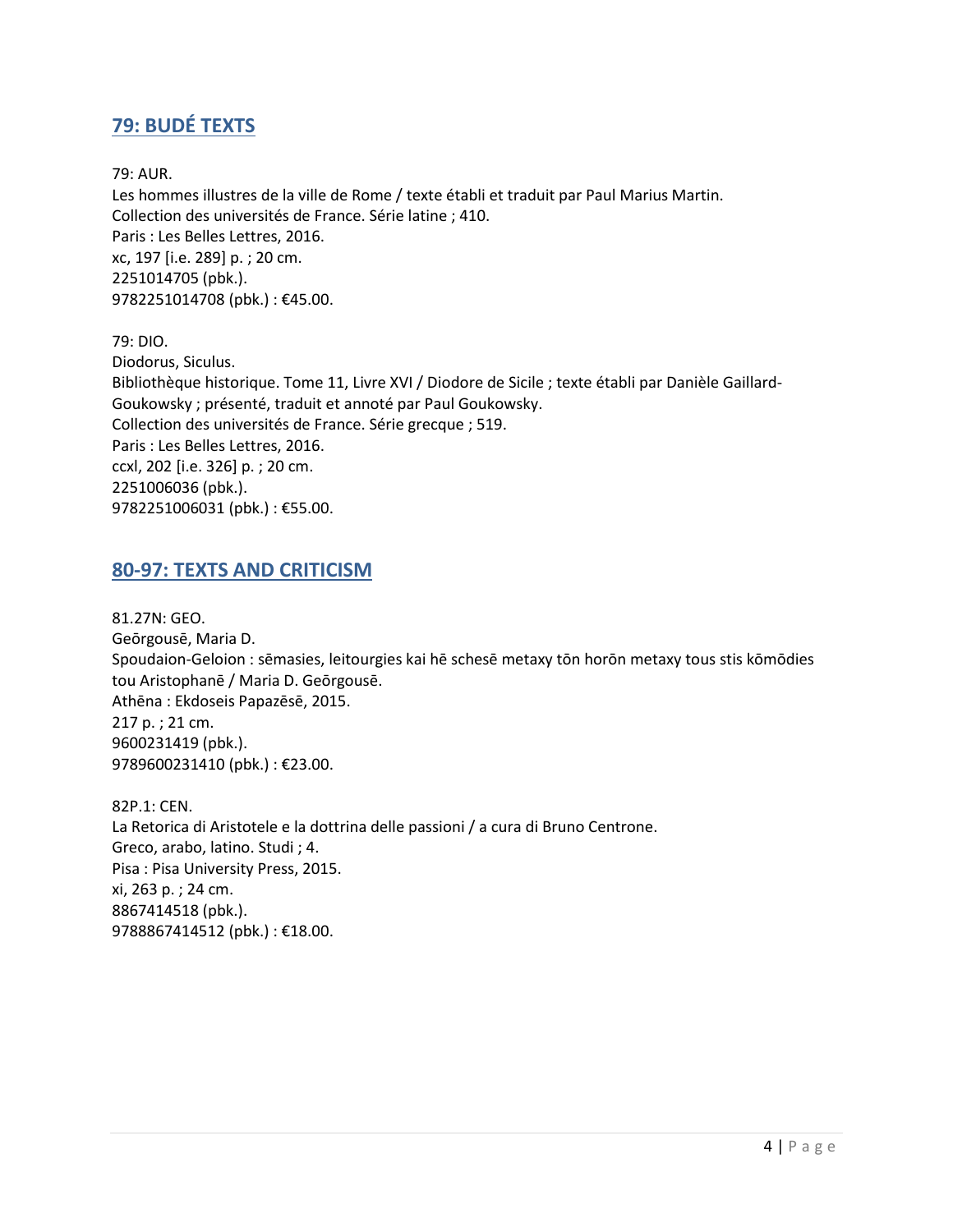#### ST.18.

Der römische Alexanderhistoriker Curtius Rufus : Erzähltechnik, Rhetorik, Figurenpsychologie und Rezeption / herausgegeben von Hartmut Wulfram ; unter redaktioneller Mitarbeit von Daniela Mairhofer, Sonja Schreiner und Gabriel Siemoneit. Wiener Studien. Beiheft ; 38. Wien : Verlag der Österreichischen Akademie der Wissenschaften, 2016. 450 p., [18] p. of plates : facsims (some col.), maps ; 23 cm. 3700178646 (pbk.). 9783700178644 (pbk.): €65.00.

86Y: PAP.

Papadēmētropoulos, Loukas P. Hē ennoia tou oikou ston Euripidē : Alkēstē, Mēdeia, Hippolytos / Loukas P. Papadēmētropoulos. Vivliothēkē Sophias N. Saripolou ; 119. Athēna : Ethniko kai Kapodistrias Panepistēmio Athēnōn, Philosophikē Scholē, 2014. 198 p. ; 24 cm. 9605260271 (pbk.). 9789605260279 (pbk.) : €45.00.

87.11: RAI. Raiola, Tommaso, 1981- Nel tempo di una vita : studi sull'autobiografia in Galeno / Tommaso Raiola. Annali dell'Istituto Universitario Orientale di Napoli : Dipartimento di Studi del mondo classico e del Mediterraneo antico. Sezione filologico-letteraria. Quaderni ; 19. Pisa : F. Serra, 2015. 172 p. : ill. ; 24 cm. 8862278020 (pbk.). 9788862278027 (pbk.) : €58.00.

87.31E: PRO. Provencal, Vernon. Sophist kings : Persians as other in Herodotus / Vernon L. Provencal. London ; New York : Bloomsbury Academic, an imprint of Bloomsbury Publishing Plc, 2015. viii, 325 p. ; 24 cm. 1780936133 (hbk.). 9781780936130 (hbk.) : £75.00. 9781780935348 (ePDF). 9781780938165 (ePub). H.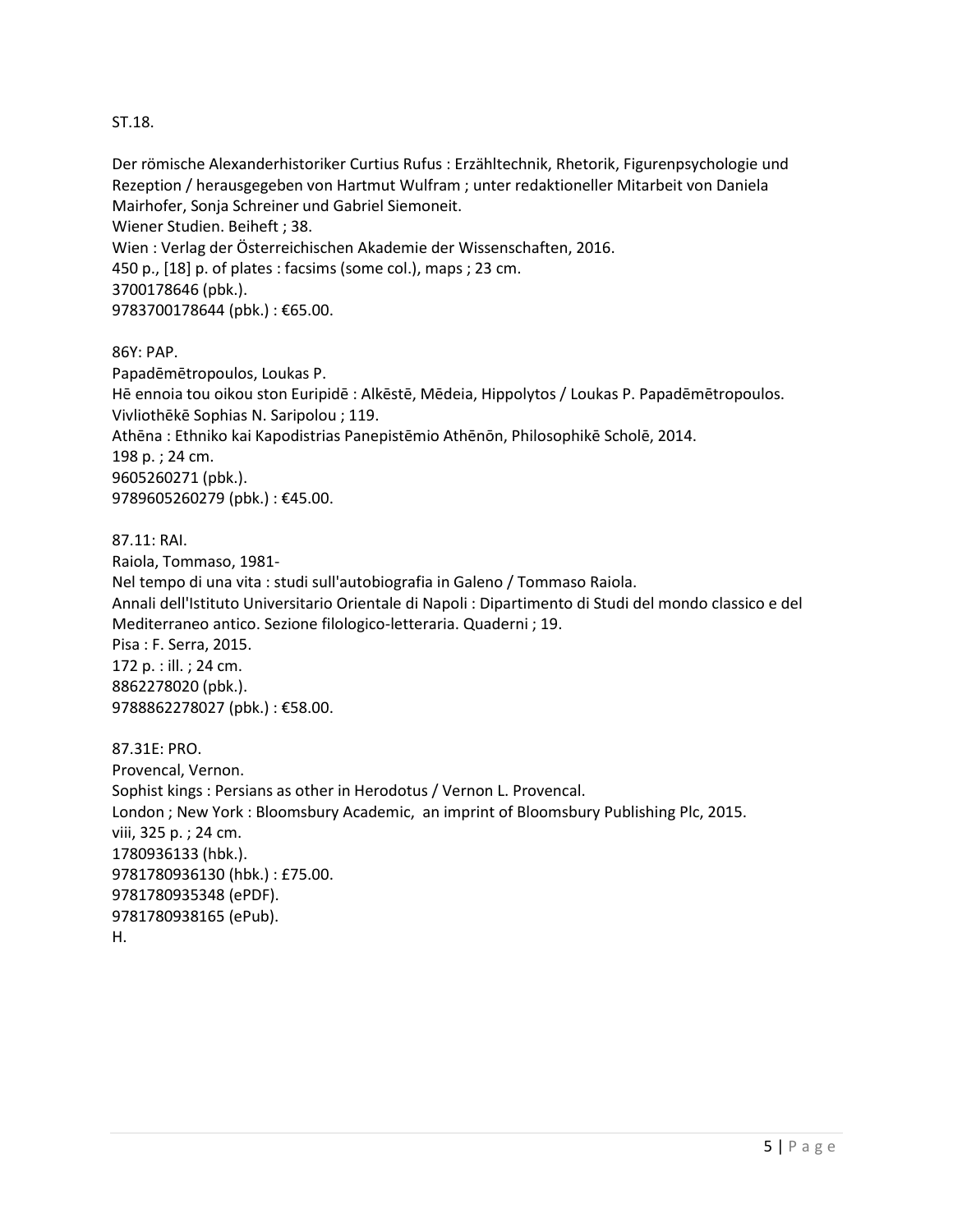89.1C. Horace. L'esperienza delle cose : (Epistole, Libro I) / Orazio ; a cura di Andrea Cucchiarelli. 1a ed. Letteratura universale Marsilio ; n. 317. Convivio. Venezia : Marsilio, 2015. 182 p. ; 19 cm. 883172312X (pbk.). 9788831723121 (pbk.) : €14.00. 978883172312 (incorrect ISBN on back of title-page). R.

89.26: LAR. Larmour, David H. J. (David Henry James), 1959- The arena of satire : Juvenal's search for Rome / David H.J. Larmour. Oklahoma series in classical culture ; v. 52. Norman : University of Oklahoma Press, 2016. xi, 356 p. : ill. ; 24 cm. 0806151560 (hbk.). 9780806151564 (hbk.) : \$34.95. R.

89.37D: AMB. Ambühl, Annemarie. Krieg und Bürgerkrieg bei Lucan und in der griechischen Literatur : Studien zur Rezeption der attischen Tragödie und der hellenistischen Dichtung im Bellum civile / Annemarie Ambühl. Beiträge zur Altertumskunde ; Bd. 225. Berlin : De Gruyter, 2015. xii, 484 p. ; 24 cm. 9783110222074 (hbk.) : €119.95. 3110222078 (hbk.). 9783110216479 (e-ISBN (PDF)). 3110216477 (e-ISBN (PDF)). 9783110390360 (e-ISBN (EPUB)). 3110390361 (e-ISBN (EPUB)). R.

89.37D: ESP. Letture e lettori di Lucano : atti del Convegno internazionale di studi, Fisciano, 27-29 marzo 2012 / a cura di Paolo Esposito e Christine Walde ; con la collaborazione di Nicola Lanzarone e Christian Stoffel. Testi e studi di cultura classica ; 62. Pisa : Edizioni ETS, 2015. 406 p. : col. ill. ; 24 cm. 8846742540 (pbk.). 9788846742544 (pbk.): €35.00.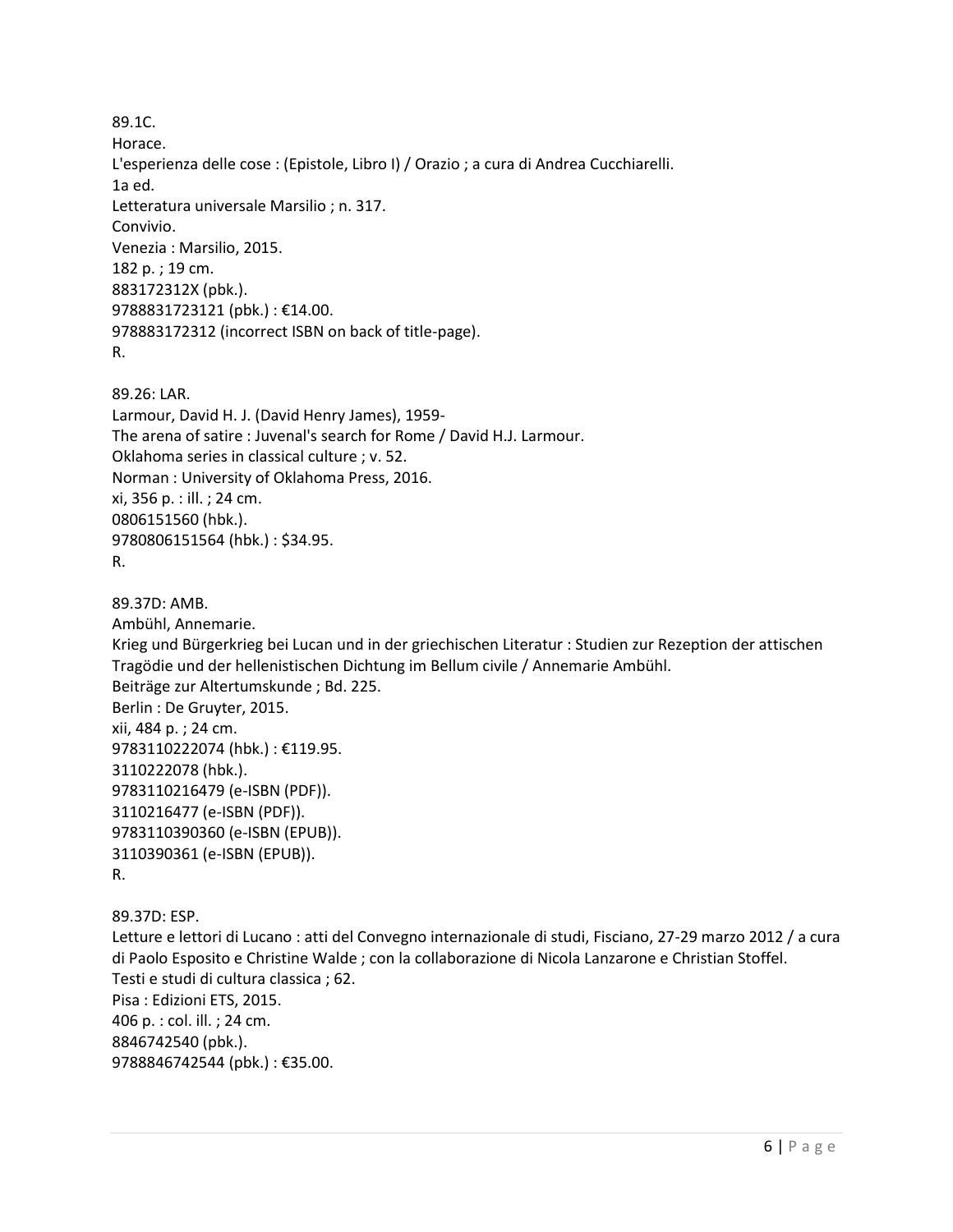90.1A: MEI. Die Weltchronik des Johannes Malalas : Autor, Werk, Überlieferung / Mischa Meier, Christine Radtki, Fabian Schulz (Hg.). Malalas Studien ; Bd. 1. Stuttgart : Franz Steiner Verlag, 2016. 310 p. : ill. (some col.) ; 25 cm. 3515110992 (hbk.). 9783515110990 (hbk.) : €58.00. H.

#### 91.1C.

Ovid, 43 B.C.-17 A.D. or 18 A.D. Ovid on cosmetics : Medicamina faciei femineae and related texts / [Ovid] ; Marguerite Johnson. London ; New York : Bloomsbury Academic, an imprint of Bloomsbury Publishing Plc, 2016. xi, 171 p. ; 24 cm. 1472514424 (hbk.). 9781472514424 (hbk.) : £55.00. 147250657X (pbk.). 9781472506573 (pbk.) : £17.99. 9781472507495 (e-book). R.

```
91.1i.
```
Ovid in English, 1480-1625. Part 1, Metamorphoses / edited by Sarah Annes Brown and Andrew Taylor. MHRA Tudor & Stuart translations ; v. 4(I). London : The Modern Humanities Research Association, 2013. xi, 238 p. : facsims. ; 28 cm. 0947623922 (pt. I : hbk.). 9780947623920 (pt. I : hbk.) : £29.99 / \$44.99 / €34.99. 1781881006 (pt. I : pbk.). 9781781881002 (pt. I : pbk.) : £14.99 / \$24.99 / €17.49.

T.Box 263. Feeney, D. C. Ovid's Ciceronian literary history : end-career chronology and autobiography / by Denis Feeney. Housman lecture ; 6th, 2014. London : University College London, Dept. of Greek and Latin, [2014]. 19 p. ; 21 cm.

91.25B. Braswell, Bruce Karl, 1933-2013. Two studies on Pindar / Bruce Karl Braswell ; edited by Arlette Neumann-Hartmann. Sapheneia : Beiträge zur klassischen Philologie ; Bd. 18. Bern ; Oxford : Peter Lang, 2015. 338 p. ; 23 cm. 3034316763 (hbk.). 9783034316767 (hbk.) : £65.00.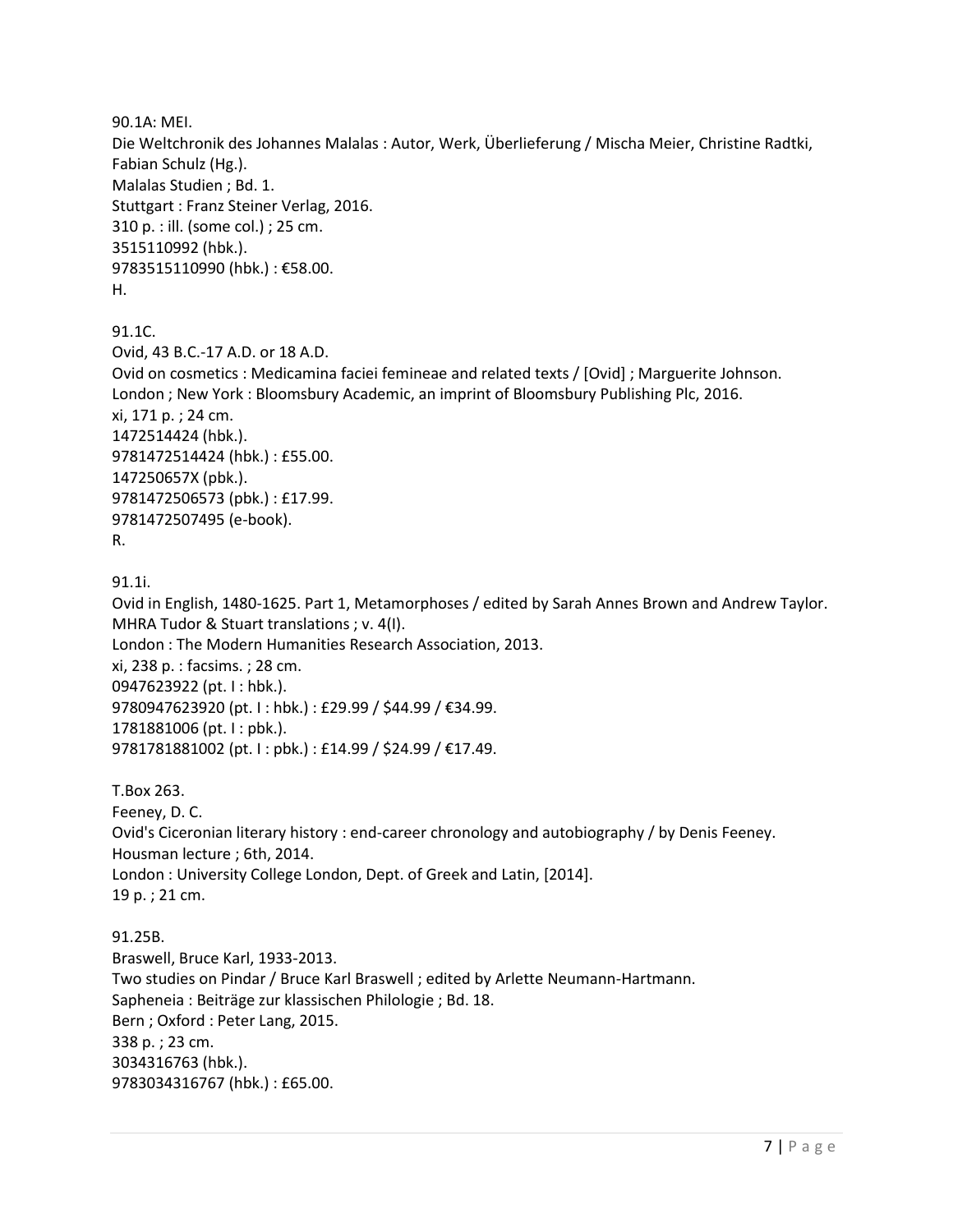T.Box 263. Kurke, Leslie. Pindar's material imaginary : dedication and politics in Olympian 7 / by Leslie Kurke. Housman lecture ; 7th, 2015. London : University College London, Dept. of Greek and Latin, [2015]. 43 p. ; 21 cm. 91.5: RAN. Ranzato, Sofia. Il kouros e la verità : polivalenza delle immagini nel poema di Parmenide / Sofia Ranzato. Anthropoi ; 10. Pisa : Edizioni ETS, 2015. 291 p. ; 23 cm. 8846742710 (pbk.). 9788846742711 (pbk.) : €27.00. 92.1B. Plato. Theaetetus and Sophist / Plato ; edited [and translated] by Christopher Rowe. Cambridge texts in the history of philosophy. Cambridge : Cambridge University Press, 2015. xlv, 184 p. ; 24 cm. 1107014832 (hbk.). 9781107014831 (hbk.) : £50.00 / \$85.00. 1107697026 (pbk.). 9781107697027 (pbk.) : £14.99 / \$21.99. H. 92.2C: CAR. In the mirror of the Phaedrus / Mário Jorge de Carvalho, António de Castro Caeiro and Hélder Telo (eds.). 1. Aufl. Lecturae Platonis ; v. 9. Sankt Augustin : Academia Verlag, 2013. 318 p. ; 22 cm. 3896656112 (hbk.). 9783896656117 (hbk.) : €38.00. 3896656260 (hbk.). 9783896656261 (hbk.) : €38.00. 93.1S. T. Macci Plauti, Vidularia : traduzione e commento / Andrea Aragosti. Commenti a testi latini e greci per l'insegnamento universitario ; 5. Pisa : Pisa University Press, 2015. 364 p. ; 21 cm. 886741450X (pbk.). 9788867414505 (pbk.) : €20.00.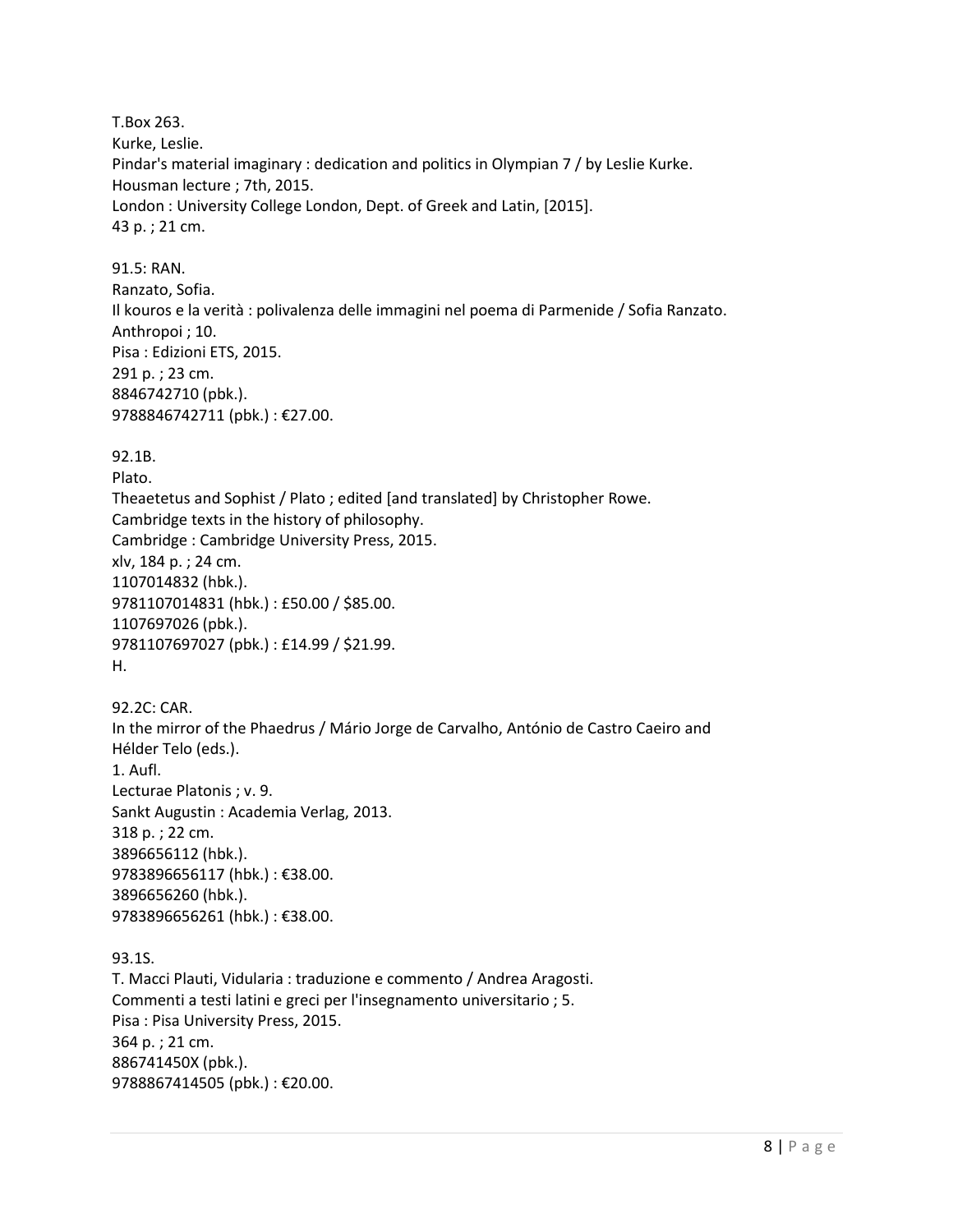```
93.21: SIL. 
Silvermintz, Daniel.
Protagoras / Daniel Silvermintz.
1st ed.
Ancients in action. 
London : Bloomsbury Academic, an imprint of Bloomsbury Publishing Plc, 2016.
x, 93 p. ; 22 cm.
1472510925 (pbk.). 
9781472510921 (pbk.) : £14.99. 
9781472511119 (e-book). 
9781472512628 (e-book). 
H. 
94.2D: SJÖ. 
Sjöblad, Aron, 1970-
Metaphorical coherence : studies in Seneca's Epistulae Morales / Aron Sjöblad.
Studia Graeca et Latina Lundensia ; 20.
Lund : Centre for Languages and Literature, Lund University, 2015.
84 p. ; 22 cm.
916379425X (pbk.). 
9789163794254 (pbk.). 
R. 
94.12A. 
Stamatēs, Dēmētrēs G.
Sōsipatros : ho poiētēs tou Katapseudomenou : hōs enausma gia mian archikē meletē tou Phlyaka kai 
mia plērē diereunēsē tēs syngraphikēs methodou tou Athēnaiou / Dēmētrēs G. Stamatēs.
Vivliothēkē Sophias N. Saripolou ; 120.
Athēna : Ethniko kai Kapodistrias Panepistēmio Athēnōn, Philosophikē Scholē, 2014.
326 p. ; 24 cm.
960526028X (pbk.). 
9789605260286 (pbk.): €46.00.
94.13D. 
Statius, P. Papinius (Publius Papinius).
Statius, Thebaid 8 / edited with an introduction, translation, and commentary by Antony Augoustakis.
1st. ed.
Oxford : Oxford University Press, 2016.
lxxv, 449 p. ; 23 cm.
0199655332 (hbk.). 
9780199655335 (hbk.) : £100.00.
```

```
R.
```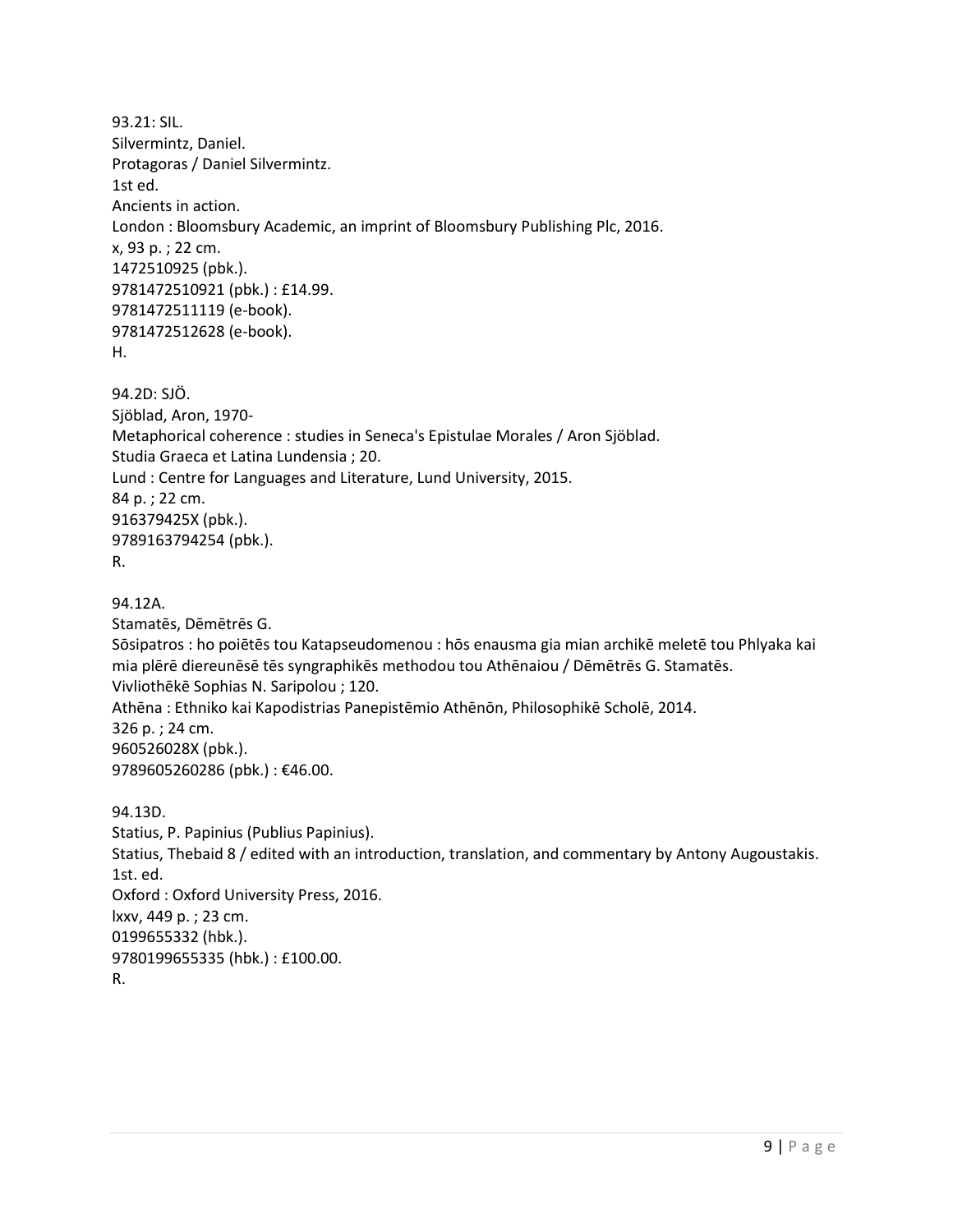X95.4B. Teofane di Mitilene : testimonianze e frammenti / a cura di Federico Santangelo. I ed. Frammenti degli storici greci ; 9. Tivoli (Roma) : Tored, 2015. x, 148 p. ; 23 cm. 8888617892 (hbk.). 9788888617893 (hbk.) : €50.00.

95.19Y: TAB. Tabárez, Andrés. Poeta ludens : juego y humor en la poesía de Virgilio / Andrés Tabárez. Studien zur klassischen Philologie ; Bd. 172. Frankfurt am Main : Peter Lang, 2015. 265 p. ; 22 cm. 3631669879 (hbk.). 9783631669877 (hbk.) : £45.00.

97.16: MAN. Mancini, Maddalena, 1979- Nomos e polis fra l'Antigone e il Critone : momenti del tragico nel mondo antico / Maddalena Mancini. Philosophica ; 131. Pisa : Edizioni ETS, 2014. 189 p. ; 22 cm. 8846739752 (pbk.). 9788846739759 (pbk.) : €15.00.

X97.25. Pellegrino, Matteo, 1968- Nicofonte : introduzione, traduzione e commento / Matteo Pellegrino. Fragmenta comica ; Bd. 15. Mainz : Verlag Antike, 2013. 99 p. ; 23 cm. 393803257X (hbk.). 9783938032572 (hbk.) : €49.90.

97.61H: NEU. Neutel, Karin B. A cosmopolitan ideal : Paul's declaration 'neither Jew nor Greek, neither slave nor free, nor male and female' in the context of first century thought / Karin B. Neutel. Library of New Testament studies ; 513. London ; New York : Bloomsbury T&T Clark, an imprint of Bloombury Publishing Plc, 2015. xi, 266 p. ; 25 cm. 0567656837 (hbk.). 9780567656834 (hbk.) : £65.00. 9780567656841 (epdf). H.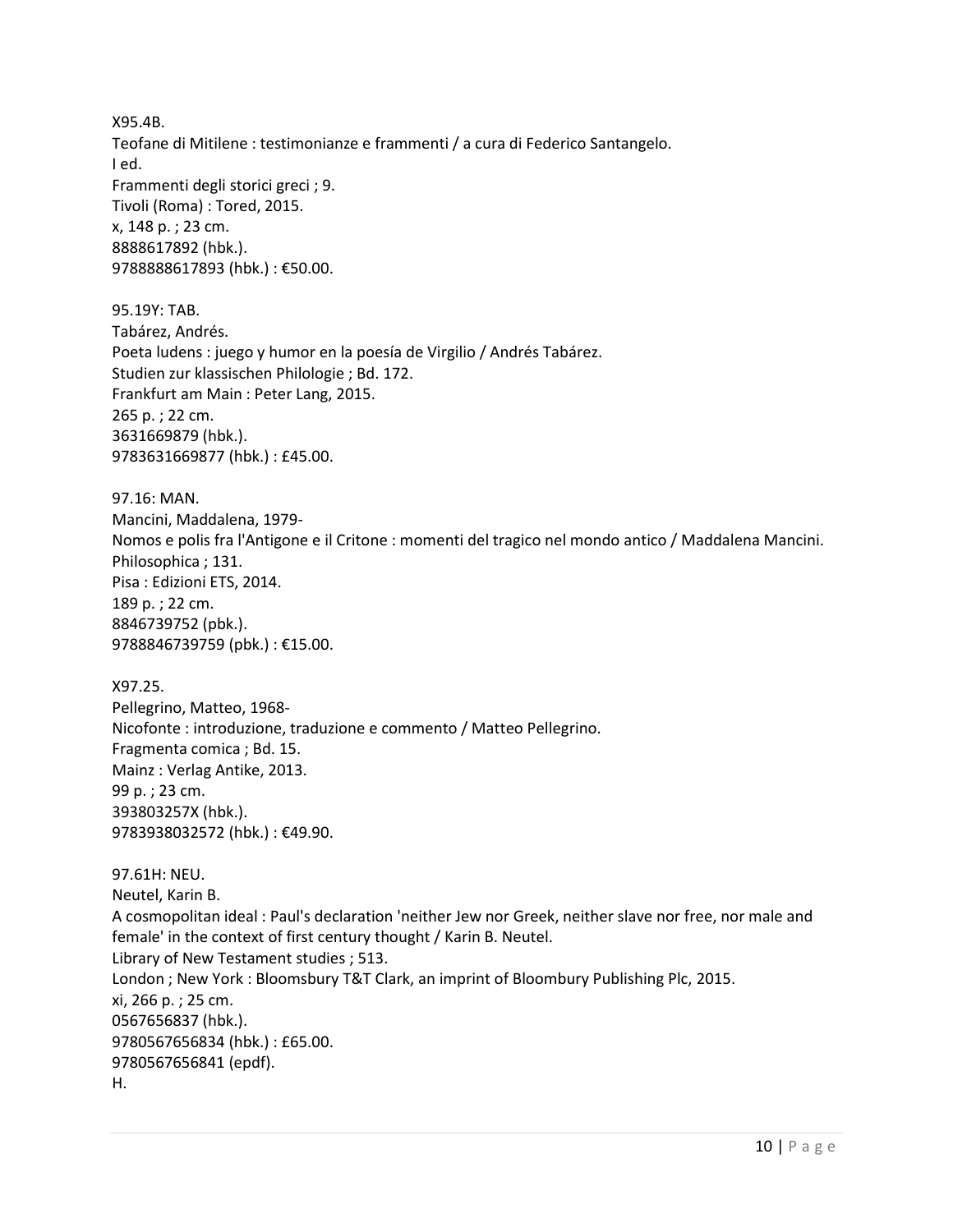#### <span id="page-10-0"></span>**98-99: LANGUAGE AND LITERATURE**

98B.1: KRA.

Classical commentaries : explorations in a scholarly genre / edited by Christina S. Kraus and Christopher Stray.

1st ed. Oxford : Oxford University Press, 2016. xvii, 533 p., [4] p. of col. plates : ill., facsims ; 24 cm. 0199688982 (hbk.). 9780199688982 (hbk.) : £120.00. H. and R.

98C.2: HAE. Hämmig, Anna Elisabeth. Ny ephelkystikon : Untersuchung zur Verbreitung und Herkunft des beweglichen Nasals im Griechischen / Anna Elisabeth Hämmig. Studien zur historisch-vergleichenden Sprachwissenschaft ; Bd. 2. Hamburg : Baar, 2013. 179 p. : 9 ill., 45 tab., maps ; 23 cm. 393553664X (pbk.). 9783935536646 (pbk.) : €58.00. H.

X98D: PIN. Pinkster, Harm. The Oxford Latin syntax. Vol. 1, The simple clause / Harm Pinkster. Oxford : Oxford University Press, 2015. xxxii, 1430 p. ; 25 cm. 0199283613 (hbk.). 9780199283613 (hbk.) : £125.00. R.

X99A.2: ROD. Hygíeia kaì gélōs : homenaje a Ignacio Rodríguez Alfageme / J. Ángel y Espinos, J.M. Floristán Imízcoz, F. García Romero, M. López Salvá (eds.). Zaragoza : Libros Pórtico, 2015. 824 p. : ill., plans, 1 col. port. ; 25 cm. 8479561432 (hbk.). 9788479561437 (hbk.) : €56.00.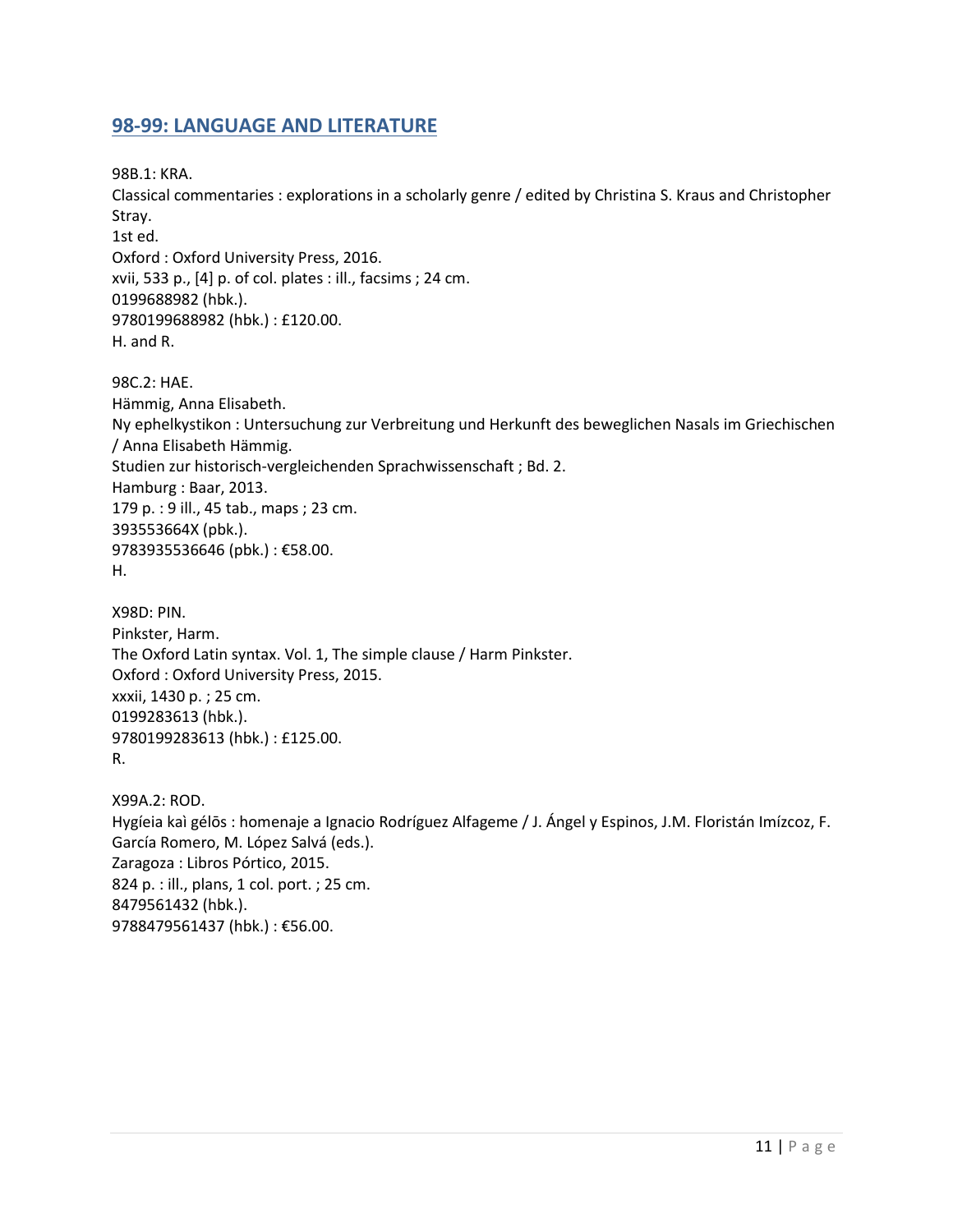99G: BLA. Blänsdorf, Jürgen, 1936- Vorträge und Aufsätze zur lateinischen Literatur der Antike und des Mittelalters / Jürgen Blänsdorf. Studien zur klassischen Philologie ; Bd. 170. Frankfurt am Main : PL Academic Research, 2015. 445 p. : 1 ill. ; 22 cm. 3631666489 (hbk.). 9783631666487 (hbk.) : £60.00. 9783653059892 (online).

99G: POI. Présence de la déclamation antique (controverses et suasoires) / textes réunis par Rémy Poignault et Catherine Schneider. Caesarodunum ; 46-47 bis. Clermont-Ferrand : Centre de Recherches A. Piganiol- Présence de l'Antiquité, 2015. 495 p. ; 24 cm. 2900479207 (pbk.). 9782900479209 (pbk.) : €65.00. R.

99H: PYY. Feminam et arma cano : gender and Roman identity in war-centred epic of the Early Principate / Elina Pyy. Helsinki : University of Helsinki, 2014. 153 p. : ill. (some col.), ports ; 21 cm. 9521099828 (pbk.). 9789521099823 (pbk.).

99L: BUR. Ancient women in modern media / edited by K.S. Burns, W.S.S. Duffy. Newcastle upon Tyne : Cambridge Scholars Publishing, 2015. vi, 144 p. ; 22 cm. 1443880213 (hbk.). 9781443880213 (hbk.) : £41.99. H. or R.

99L: MON. Victorian classical burlesques : a critical anthology / Laura Monrós-Gaspar. Bloomsbury studies in classical reception. London : Bloomsbury Academic, 2015. x, 298 p. : ill., facsims. ; 24 cm. 1472537858 (hbk.). 1472537866 (pbk.). 9781472537850 (hbk.) : £65.00. 9781472537867 (pbk.) : £19.99. 9781472537874 (e-book : PDF). 9781472537881 (e-book : EPUB). H.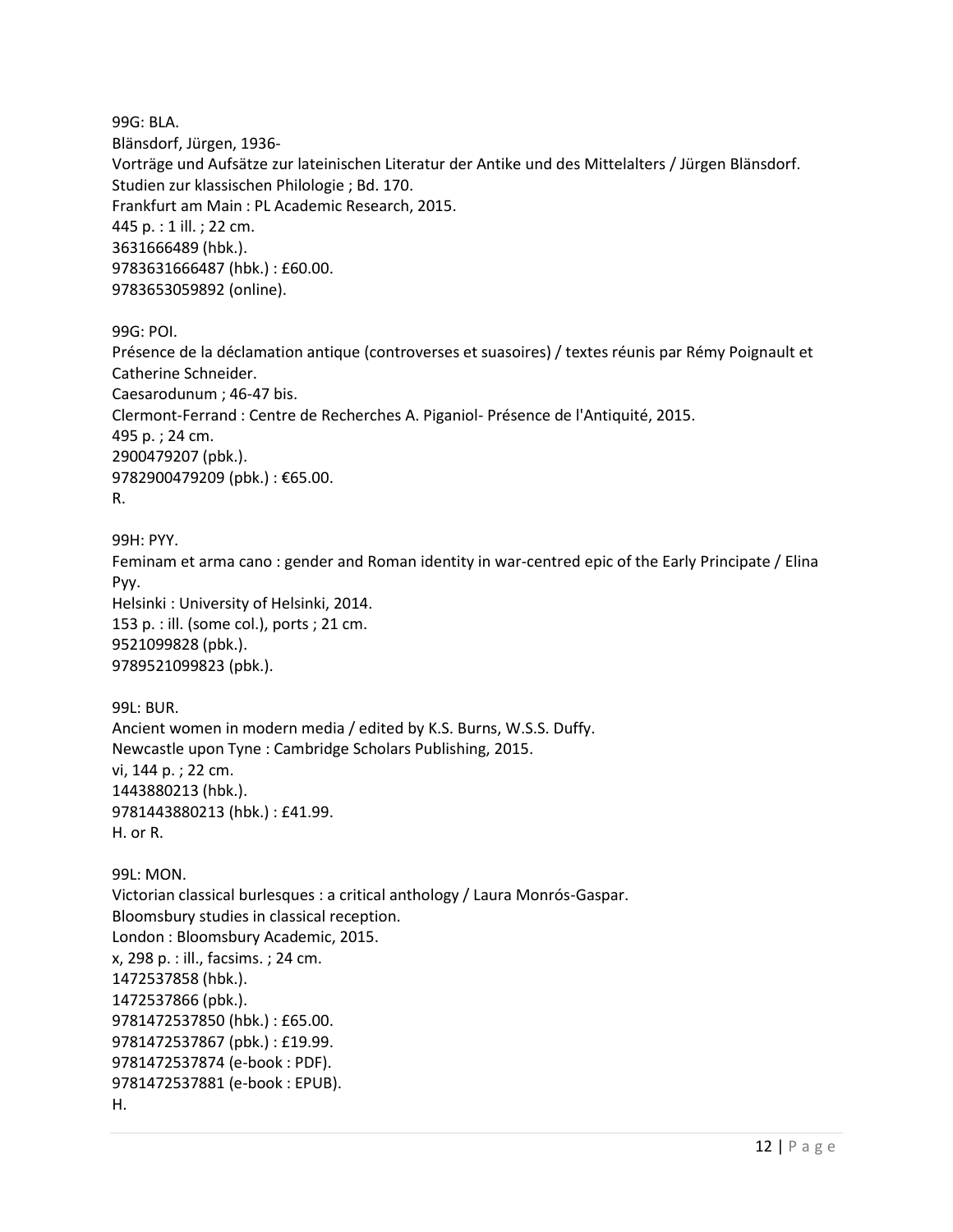#### <span id="page-12-0"></span>**100-101: PAPYROLOGY AND EPIGRAPHY**

online.

Rodà de Llanza, Isabel.

Un episodi dintre de les humanitats : l'epigrafia: epigrafia "major" i "menor" : l'exemple del fabricant de teules Herenni Optat / discurs llegit el dia 12 de febrer del 2015 en l'acte de recepció pública de l'acadèmica electa Isabel Rodà de Llanza ; discurs de contesta de José E. Ruiz-Domènec. Barcelona : Reial Acadèmia de Bones Lletres, 2015. 130 p. ; 24 cm.

101H.1: ERP. Erpetti, Marco. Il sepolcreto al III miglio della via Prenestina : tituli pedaturae dagli scavi di Lorenzo Fortunati (Roma, 1861) / Marco Erpetti. Studia Archaeologica ; 205. Roma : "L'Erma" di Bretschneider, 2015. 159 p., 12 p. of plates : ill. (some col.), plans ; 24 cm. 8891309176 (pbk.). 9788891309174 (pbk.): €80.00. R.

X101H.5: S.E.B. Sylloge epigraphica barcinonensis SEBarc XIII / [director Marc Mayer i Olivé ; redacció i secretaria Giulia Baratta]. Barcelona : Universitat de Barcelona, Dept. de filologia llatina, 2015. 294 p. : ill., maps ; 24 cm. 8496786463 (pbk.). 9788496786738 (pbk.).

101i: BAR. Bartoněk, Antonín, 1926- Chrestomathy of ancient Greek dialect inscriptions / Antonín Bartoňek. LINCOM studies in Indo-European linguistics ; 45. Muenchen : LINCOM GmbH, 2015. viii, 259 p. : ill. ; 25 cm. 3862886077 (hbk.). 9783862886074 (hbk.) : £119.00. H.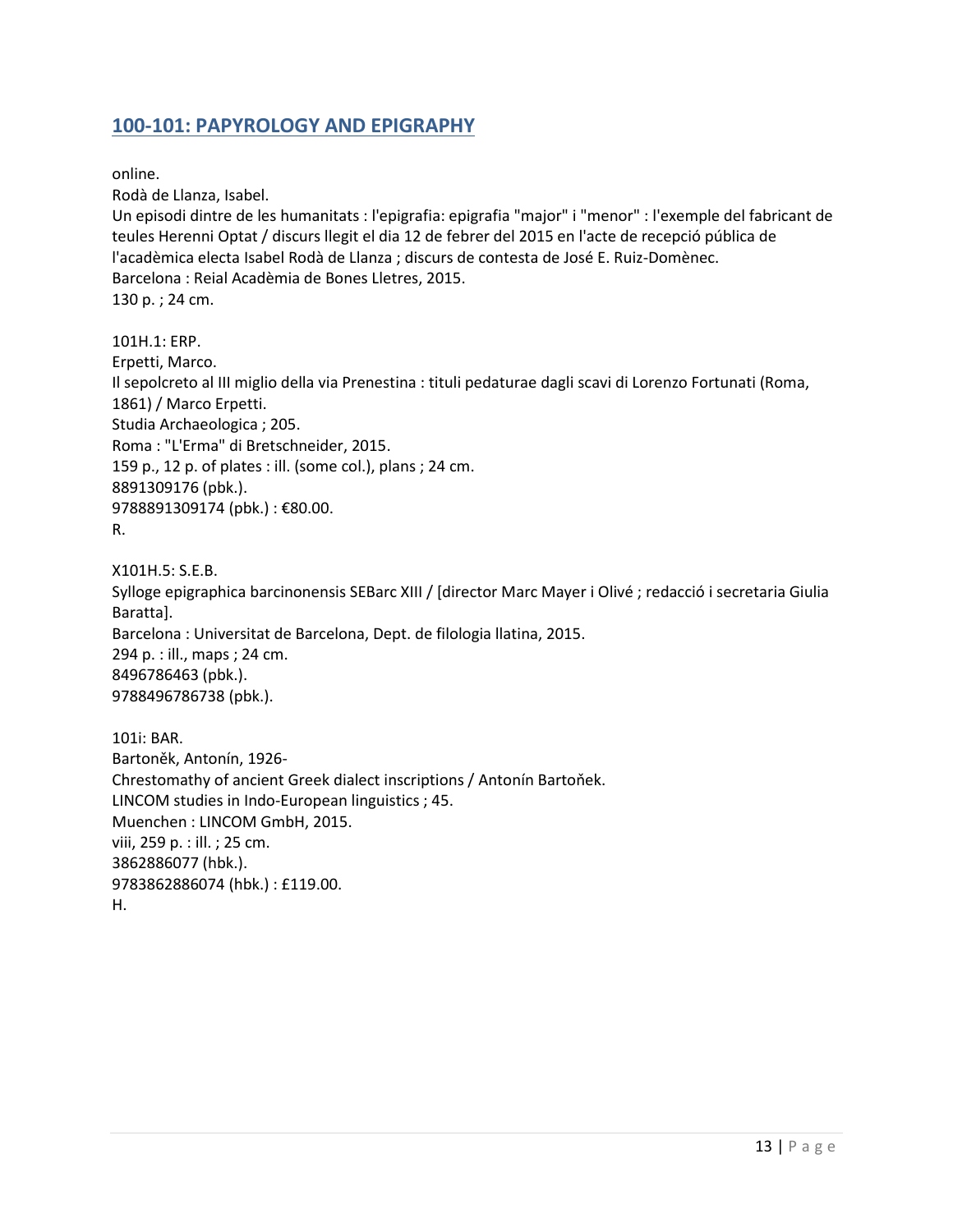101K: GAG. Gagarin, Michael. The laws of Ancient Crete c.650-400 BCE / Michael Gagarin and Paula Perlman. 1st ed. Oxford : Oxford University Press, 2016. xxiv, 566 p. : ill., maps, plans ; 26 cm. 0199204829 (hbk.). 9780199204823 (hbk.) : £120.00. H.

101K: SAB. Saba, Sara. The Astynomoi Law from Pergamon : a new commentary / Sara Saba. Die hellenistische Polis als Lebensform ; Bd. 6. Mainz : VA, Verlag Antike, 2012. 149 p. : ill. ; 23 cm. 3938032537 (hbk.). 9783938032534 (hbk.) : €49.90.

101P.3: ZAI. Zair, Nicholas, 1982- Oscan in the Greek alphabet / Nicholas Zair. Cambridge classical studies. Cambridge : Cambridge University Press, 2016. xiv, 260 p. : ill. ; 23 cm. 1107068924 (hbk.). 9781107068926 (hbk.) : £64.99 / \$99.99. H. and R.

#### <span id="page-13-0"></span>**102-116: PREHISTORY, ARCHAEOLOGY AND TOPOGRAPHY**

102E: PAK.

Cult material : from archaeological deposits to interpretation of early Greek religion / edited by Petra Pakkanen and Susanne Bocher.

Papers and monographs of the Finnish Institute at Athens ; v. 21.

Helsinki : Suomen Ateenan-Instituutin säätiö (Foundation of the Finnish Institute at Athens), 2015. 155 p., [6] p. of plates : ill. (some col.), plans, ports ; 25 cm.

9526721195 (pbk.). 9789526721194 (pbk.) : €30.00.

H.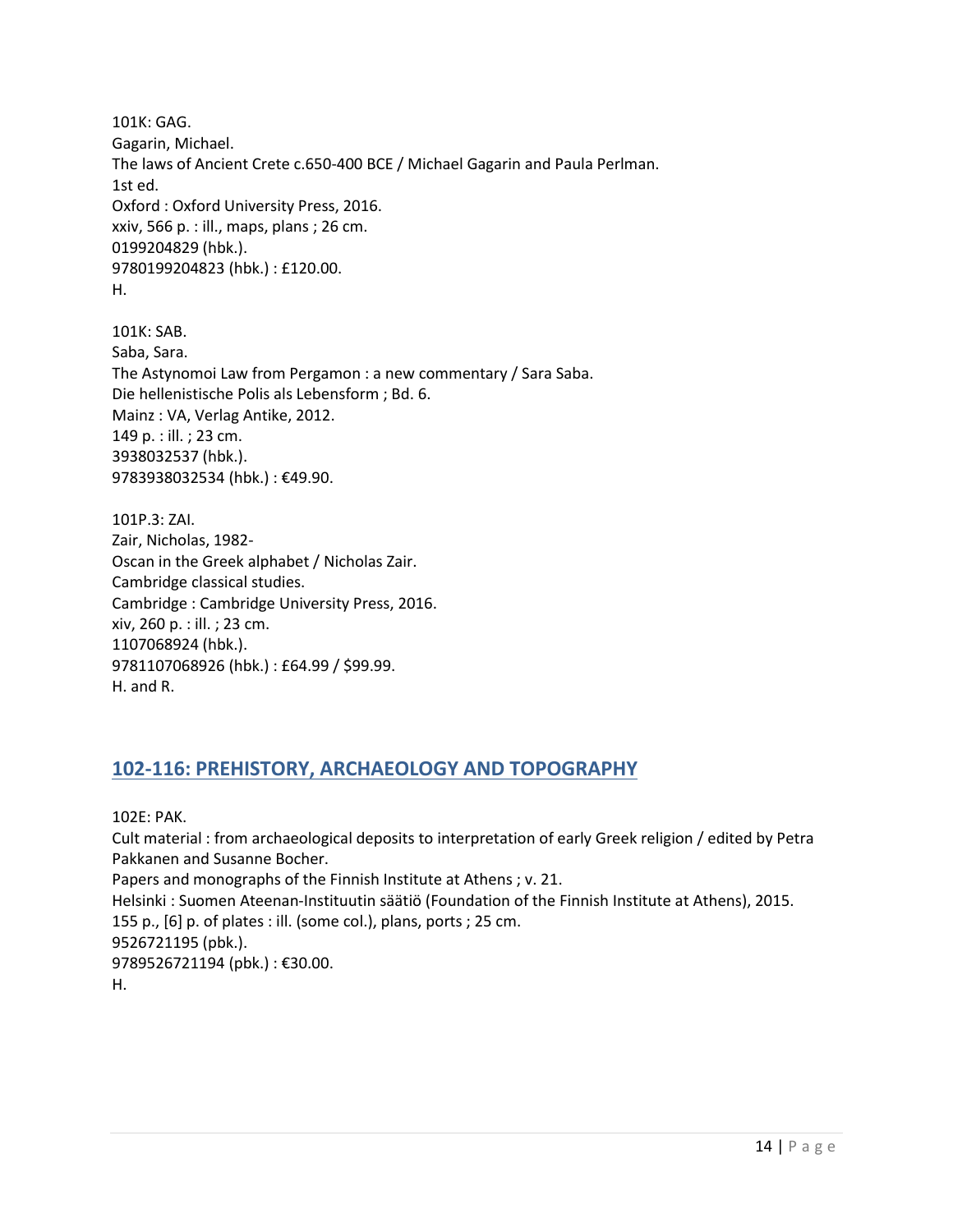X103D Copy 2: ETR.

Etruskische Texte : editio minor / Gerhard Meiser (Hrsg.) ; auf Grundlage der Erstausgabe von Helmut Rix neu bearbeitet von Gerhard Meiser ; in Zusammenarbeit mit Valentina Belfiore und Sindy Kluge. Studien zur historisch-vergleichenden Sprachwissenschaft ; Bd. 4. Hamburg : Baar, 2014. 2 v. (x, 859 p.) ; 23 cm. 3935536712 (set : pbk.). 9783935536714 (set : pbk.) : €150.00. R.

ST.28.

Limes XXII : proceedings of the 22nd International Congress of Roman Frontier Studies, Ruse, Bulgaria, September 2012 / edited by Lyudmil Vagalinsky, Nicolay Sharankov. First edition. Izvestiia na Arkheologicheskiia institut ; 42. Sofia : National Archaeological Institute with Museum of the Bulgarian Academy of Sciences, 2015. 966 p. : ill. (some col.), maps (some col.) ; 29 cm. (hbk.). 106E: RAJ. Rājangurukkal. Rethinking classical Indo-Roman trade : political economy of eastern Mediterranean exchange relations / Rajan Gurukkal. 1st ed. New Delhi, India : Oxford University Press, 2016. xiii, 330 p. : ill., maps ; 23 cm. 019946085X (hbk.). 9780199460854 (hbk.) : £31.99. R. X107D: SAR. Buchwald, Hans H. (Hans Herbert), 1933- Churches EA and E at Sardis / by Hans Buchwald ; with a contribution by Anne McClanan. Archaeological exploration of Sardis ; Report 6. Cambridge, Mass. ; London : Archaeological Exploration of Sardis, distributed by Harvard University

Press, 2015.

xxiii, 341 p. : ill., plans ; 32 cm. 0674504402 (hbk.). 9780674504400 (hbk.) : £66.95. H.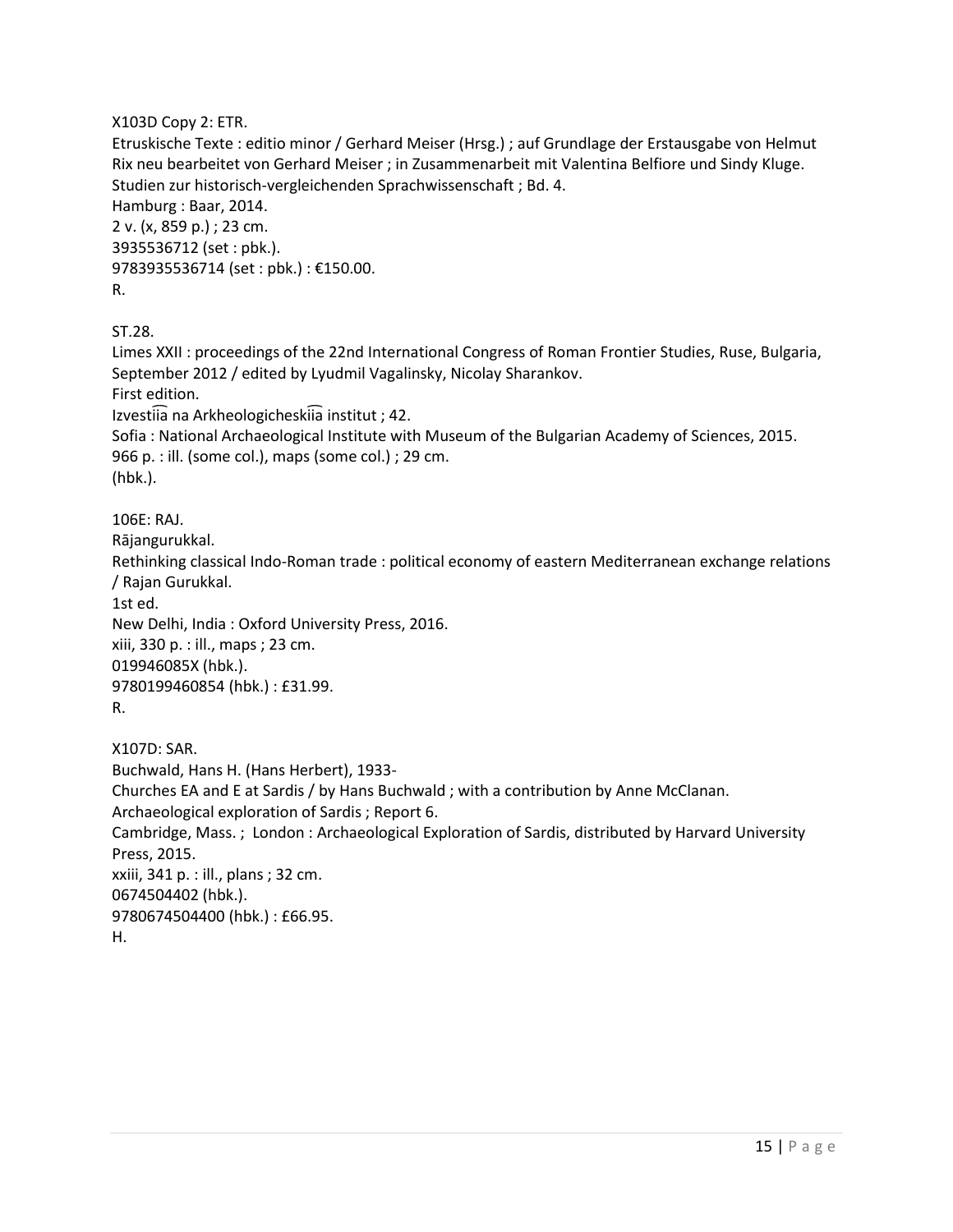109D: HER. Savvas, Dēmētrēs Ch. Hē polē tou Hērakleiou kai hoi dēmotikoi tēs archontes : historikes anadromes kai diadromes / Dēmētrēs Ch. Savvas. Hērakleio : Dēmos Hērakleiou : Vikelaia Dēmotikē Vivliothēkē, 2013. 455 p. : ill., ports ; 23 cm. 9607970632 (hbk.). 9789607970633 (hbk.) : €30.00.

109F: LES.

Dēmopoulou-Pēliounē, Athēna Ar., 1968-

Lesviōn politeiai : politeuma, thesmoi kai dikaio tōn poleōn tēs Lesvou (archaikoi, klasikoi, hellenistikoi, rōmaikoi chronoi) / Athēna Ar. Dēmopoulou-Pēliounē = The cities of Lesbos : constitution, institutions, and law in the archaic, classical, Hellenistic, and Roman period / author : Athina A. Dimopoulou-Piliouni. 1st ed.

Athēna : Ekdoseis Eurasia, 2015. 765 p., 16 p. of col. plates : col. ill., maps, plan ; 25 cm. 6185027437 (hbk.). 9786185027438 (hbk.) : €84.00.

ST.28.

In honorem professoris Georgi Kuzmanov / pod redaktsiiata na Ventsislav Dinchev. Izvestiia na Natsionalniia arkheologicheski institut ; 41. Sofiia : Natsionalen arkheologicheski institut s muzej - BAN, 2013. 545 p. : ill., maps, plans ; 29 cm.

112C: BOL.

Papachatzēs, Nik. D. (Nikolaos D.). Ta leipsana kai hē historia tōn archaiōn poleōn tēs periochēs tou Volou : me parartēma gia ta chōria tou pēliou kai to Volo / Nik. D. Papachatzē. Magnēsia 5. Volos : Hēvē Ekdoseis, 2015. 103 p., [3] leaves of plates : ill., maps, plans ; 30 cm. 6188184088 (pbk.). 9786188184084 (pbk.) : €19.00.

112C: BOL.

Papachatzēs, Nik. D. (Nikolaos D.). Hē periochē tou Volou apo apopsē historikē kai archaiologikē / Nik. D. Papachatzē. Magnēsia 4. Volos : Hēvē Ekdoseis, 2015. 92 p., folding plates : ill., maps, plans ; 19 cm. 6188184096 (pbk.). 9786188184091 (pbk.) : €15.00.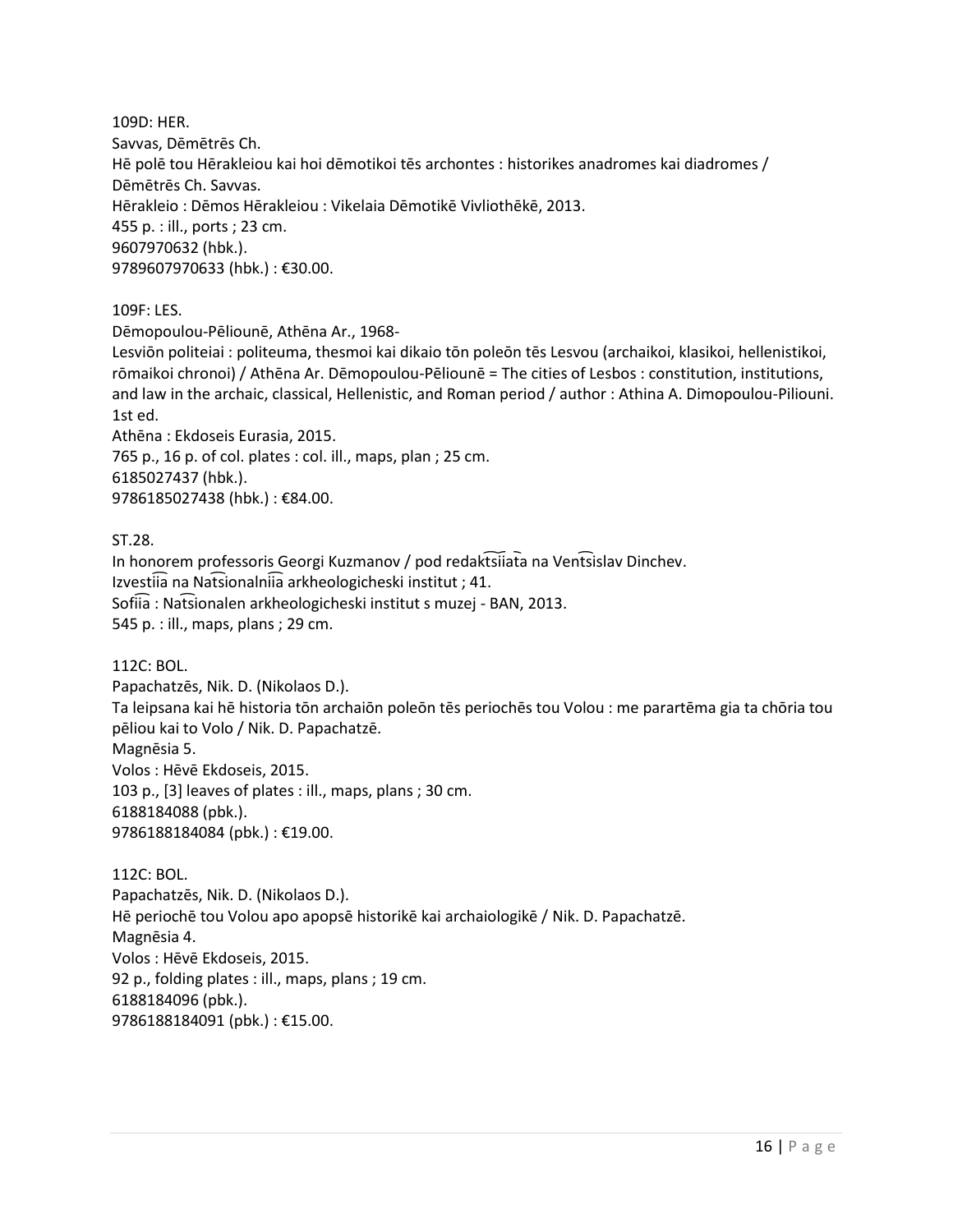112F: ATH KAZ.

Kaza-Papageorgiou, Konstantina. The ancient city road and the metro beneath Vouliagmenis Avenue / Konstantina Kaza-Papageorgiou ; translated by Nicola Wardle. Athens : Kapon Editions, 2016. 191 p. : col. ill., maps ; 27 cm. 9606878945 (pbk.). 9789606878947 (pbk.): €88.00.

112G Copy 1: SCH.

Mycenaeans up to date : the archaeology of the north-eastern Peloponnese : current concepts and new directions / edited by Ann-Louise Schallin and Iphiyenia Tournavitou. Skrifter / utgivna av Svenska institutet i Athen. 4o ; 56. Stockholm : Svenska Institutet i Athen, 2015. 630 p. : ill. (some col.), maps, plans, ports ; 28 cm. 9179160638 (hbk.). 9789179160630 (hbk.) : Sw.kr.636.

X112H: LER.

American School of Classical Studies at Athens.

Lerna, a preclassical site in the Argolid : results of excavations conducted by the American School of Classical Studies at Athens. Vol. 7, The Neolithic settlement / by Elizabeth Courtney Banks ; with an appendix on fauna by David S. Reese.

Princeton, N.J. : American School of Classical Studies at Athens, 2015.

xxi, 331 p., 53 p. of plates : ill., plans ; 31 cm.

0876613075 (hbk.).

9780876613078 (hbk.) : £89.00 / \$150.00.

H.

112i: MYC. Papademetriou, Alkestis. Mycenae / Alcestis Papadimitriou [; photography Socratis Mavrommatis ; design and artistic supervision Dimitris Kalokyris ; translation Deborah Kazazis]. [Athens] : John S. Latsis Public Benefit Foundation, 2015. 325 p. : ill. (mostly col.), plans ; 35 cm. 6188215005 (hbk.). 9786188215009 (hbk.).

112i: MYC. Papademetriou, Alkestis. Mykēnes / Alkēstēs Papadēmētriou [; phōtographies Sōkratēs Maurommatēs ; kallitechnikē epimeleia Dēmētrēs Kalokyrēs]. [Athēna] : Koinōpheles Hidryma Iōannē S. Latsē, 2015. 325 p. : ill. (mostly col.), plans ; 35 cm. 9609836496 (hbk.). 9789609836494 (hbk.).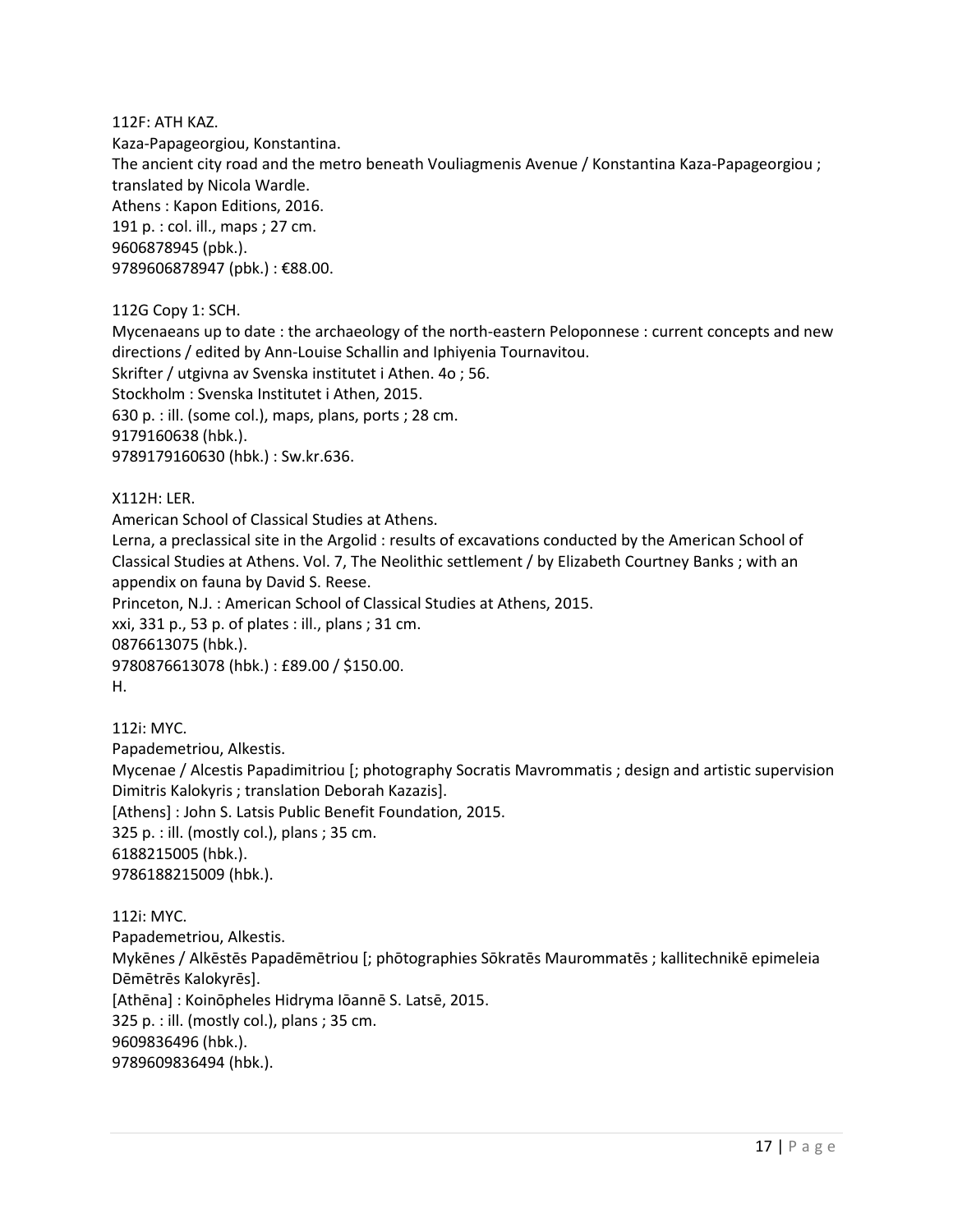113H: CAR. Carandini, Andrea. La Roma di Augusto in 100 monumenti / Andrea Carandini. 1a ed. [Turin] : UTET, 2014. 431 p. : ill., maps, plans ; 24 cm. 8851120935 (hbk.). 9788851120931 (hbk.) : €30.00.

113P: CUS.

Cusumano, Nicola.

Adrano, Efesto e i Palici : culti, interazioni etniche e middle ground nella Sicilia antica / Nicola Cusumano. Mathesis (Università di Palermo. Centro interdipartimentale "Forme di produzione e trasmissione del sapere nelle società antiche e moderne") ; v. 10. Caltanissetta : Salvatore Sciascia editore, 2015. 125 p. ; 24 cm. 888241454X (pbk.). 9788882414542 (pbk.) : €18.00.

ST.12. McConnell, Brian Evans. Wall illustrations from the "Grotte" di Caratabia (Mineo, Sicily) / Brian E. McConnell. Supplementi a "Kókalos" ; 22. Pisa : Fabrizio Serra editore, 2015. 141 p. ; ill., plan ; 25 cm. 8862277628 (pbk.). 9788862277624 (pbk.): €185.00.

X114G: LAN. La Camargue au détour d'un méandre : études archéologiques & environnementales du Rhône d'Ulmet / sous la direction de Corinne Landuré, Claude Vella, Marion Charlet. Istres : Société Spirale, 2015. 159 p. : ill. (some col.), maps, plans ; 30 cm. 2916504044 (hbk.). 9782916504049 (hbk.) : €33.00.

115A: LEH.

"Über die Alpen und über den Rhein ..." : Beiträge zu den Anfängen und zum Verlauf der römischen Expansion nach Mitteleuropa / herausgegeben von Gustav Adolf Lehmann und Rainer Wiegels. Abhandlungen der Akademie der Wissenschaften zu Göttingen ; n.F., Bd. 37. Berlin : De Gruyter Akademie Forschung, 2015. vi, 430 p. : ill. (some col.), maps, plans ; 25 cm. 3110354470 (hbk.). 9783110354478 (hbk.) : £97.99. 9783110408300 (e-book : PDF). 9783110408461 (e-book : EPUB).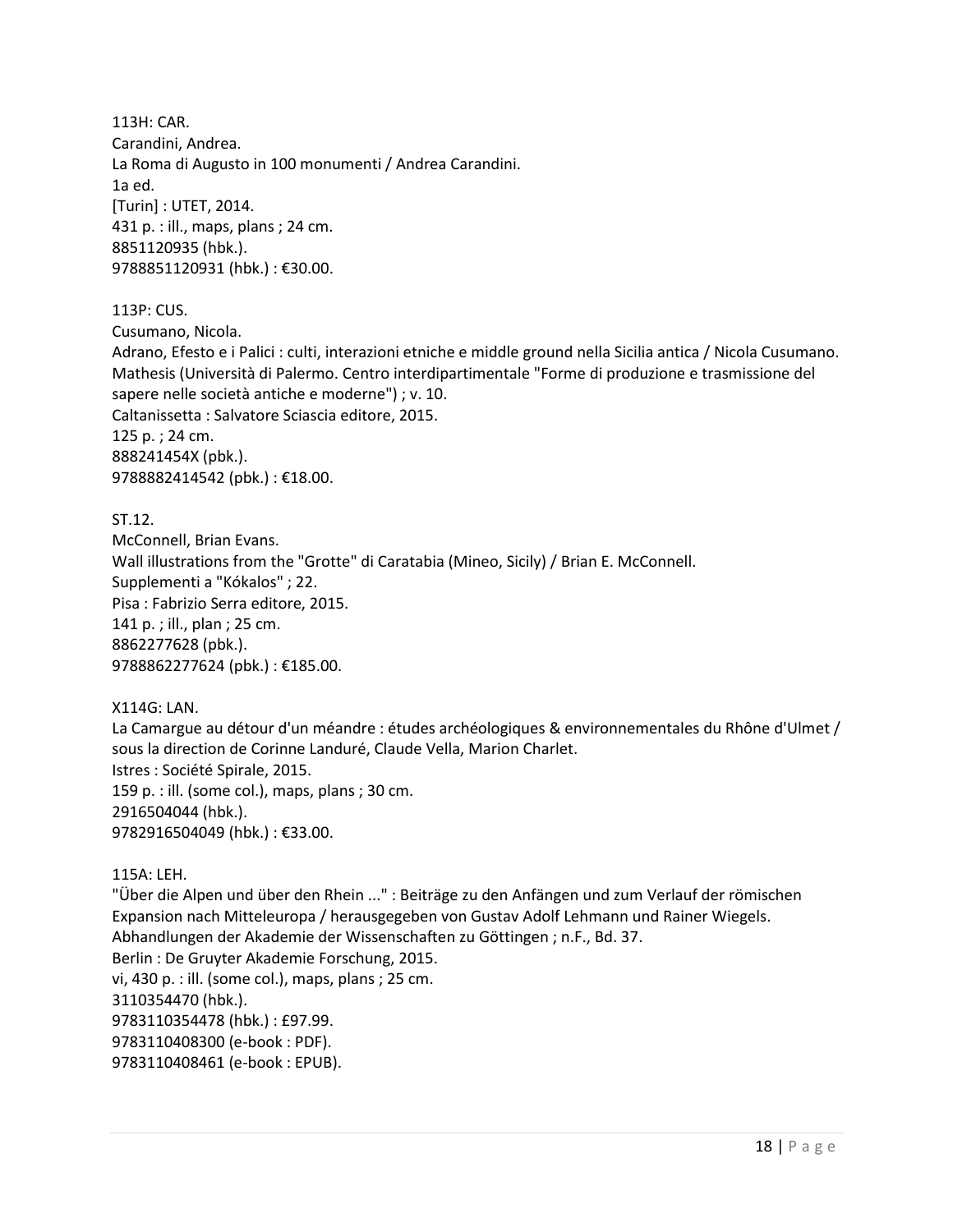115A: WIE.

Wiegels, Rainer.

Kleine Schriften zur Germanienpolitik in der römischen Kaiserzeit / Rainer Wiegels ; herausgegeben von Kresimir Matijevic und Wolfgang Spickermann. Pharos ; Bd. 29. Rahden/Westf. : VML, Verlag Marie Leidorf GmbH, 2016. 622 p. : ill., facsims, maps, ports ; 23 cm. 3867572577 (hbk.). 9783867572576 (hbk.) : €54.80. B. or R.

116B: NOT.

Cooke, Nicholas Michael.

A46 Nottinghamshire : the archaeology of the Newark to Widmerpool Improvement Scheme, 2009 / by Nicholas Cooke and Andrew Mudd.

Cotswold archaeology monograph ; no. 7.

Wessex archaeology monograph ; no. 34.

Gloucestershire : Cotswold Archaeology ; Salisbury : Wessex Archaeology, 2014.

xxii, 502 p. : col. ill., maps, plans ; 31 cm.

0955353467 (hbk.).

9780955353468 (hbk.) : £34.95.

```
B.
```
116C: SOU. Southern, Pat, 1948- Hadrian's Wall : everyday life on a Roman frontier / Patricia Southern. Stroud : Amberley, 2016. 430 p., [16] p. of col. plates : ill. (some col.), maps, plans ; 24 cm. 1445640252 (hbk.). 9781445640259 (hbk.) : £20.00. B.

116D: LON KIL. Killock, Douglas. Temples and suburbs : excavations at Tabard Square, Southwark / Douglas Killock ; John Shepherd, James Gerrard, Kevin Hayward, Kevin Rielly and Victoria Ridgeway ; edited by Victoria Ridgeway. Pre-Construct Archaeology Limited, monograph ; no. 18. [London] : Pre-Construct Archaeology Limited, 2015. xvi, 348 p. : ill. (some col.), maps, plans ; 31 cm. 0992667259 (hbk.). 9780992667252 (hbk.) : £27.00. B.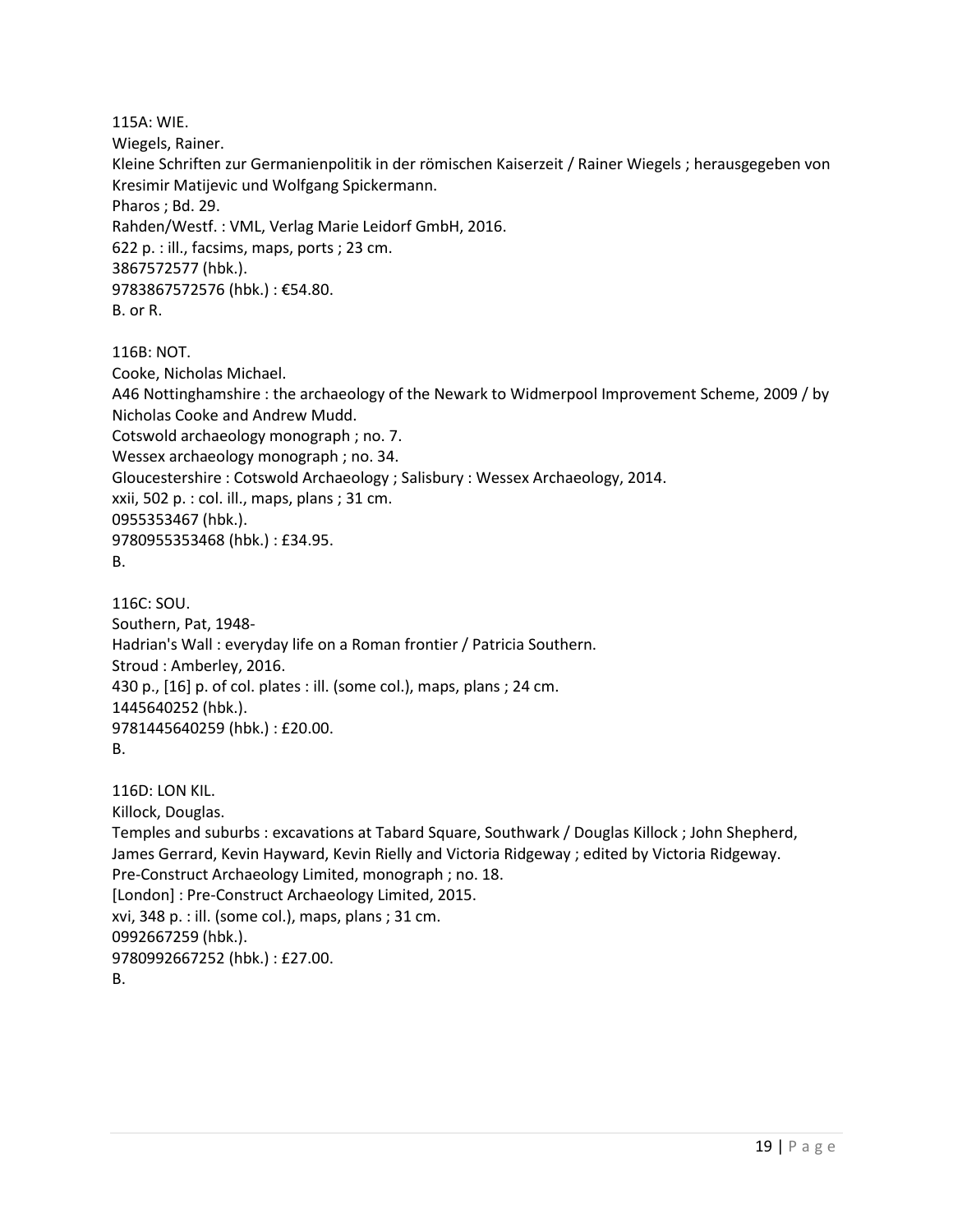#### <span id="page-19-0"></span>**117-119: ANCIENT HISTORY**

118B: RHO. Rhodes, P. J. (Peter John), 1940- Atthis : the ancient histories of Athens / P.J. Rhodes. Kieler Felix-Jacoby-Vorlesungen ; Bd. 2. Heidelberg : Verlag Antike, 2014. 47 p. : ports ; 22 cm. 3938032731 (pbk.). 9783938032732 (pbk.) : €24.90. 118i: SAM. Samons, Loren J. Pericles and the conquest of history : a political biography / Loren J. Samons II. New York, NY : Cambridge University Press, 2016. xvi, 329 p. : ill., maps ; 24 cm. 1107110149 (hbk.). 9781107110144 (hbk.) : £64.99 / \$99.99. 1107526027 (pbk.). 9781107526020 (pbk.) : £19.99 / \$32.99. H. 118L: OET. Oetjen, Roland. Athen im dritten Jahrhundert v. Chr. : Politik und Gesellschaft in den Garnisonsdemen auf der Grundlage der inschriftlichen Überlieferung / von Roland Oetjen. 1. Aufl. Reihe Geschichte ; Band 5. Duisburg : Wellem, 2014. vi, 248 p. : map ; 24 cm. 3941820028 (hbk.). 9783941820029 (hbk.) : €54.00. H. 119C: ROM. Roman, Yves. Rome, de Romulus à Constantin : histoire d'une première mondialisation : VIIIe s. av. J.-C. - IVe s. apr. J.- C. / Yves Roman. Bibliothèque historique Payot. Paris : Payot, 2016. 553 p. : ill., maps ; 24 cm. 2228914363 (pbk.). 9782228914369 (pbk.) : €28.00. R.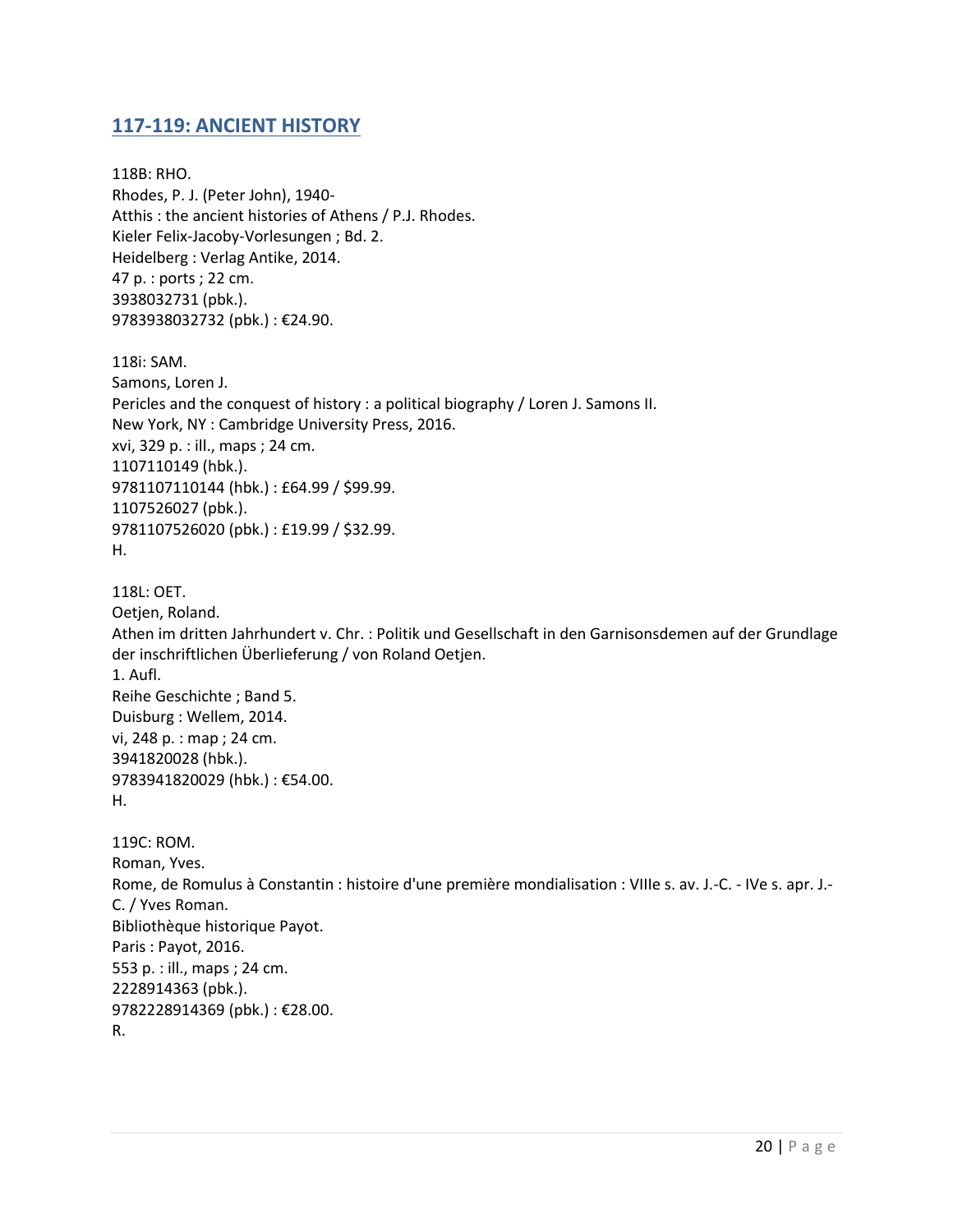119D.1:M SCH. Scheuermann, Eva Simone. Cicero und das Geld / Eva Simone Scheuermann. Frankfurt am Main : Peter Lang Edition, 2015. 268 p. ; 22 cm. 3631664664 (hbk.). 9783631664667 (hbk.) : £43.00. 9783653056822 (online).

119Q: POT. Potter, D. S. (David Stone), 1957- Theodora : actress, empress, saint / David Potter. Women in antiquity. New York, NY : Oxford University Press, 2015. [ix], 277 p. : ill., maps ; 25 cm. 0199740763 (pbk.). 9780199740765 (pbk.) : £17.99. R.

#### <span id="page-20-0"></span>**121: POLITICS AND LAW**

121A: BOE.

Civil war in ancient Greece and Rome : contexts of disintegration and reintegration / edited by Henning Börm, Marco Mattheis and Johannes Wienand. Ancient history. Heidelberger althistorische Beiträge und epigraphische Studien ; Bd. 58. Stuttgart : Franz Steiner Verlag, 2016. 437 p. : ill. ; 24 cm. 3515112243 (pbk.). 9783515112246 (pbk.): €68.00. 9783515112253 (online). R.

121A: BOS. Raum und Performanz : Rituale in Residenzen von der Antike bis 1815 / herausgegeben von Dietrich Boschung, Karl-Joachim Hölkeskamp und Claudia Sode. Geschichte. Stuttgart : Franz Steiner Verlag, 2015. 354 p. : ill. ; 24 cm. 3515110828 (hbk.). 9783515110822 (hbk.) : €58.00. 9783515110853 (online). R.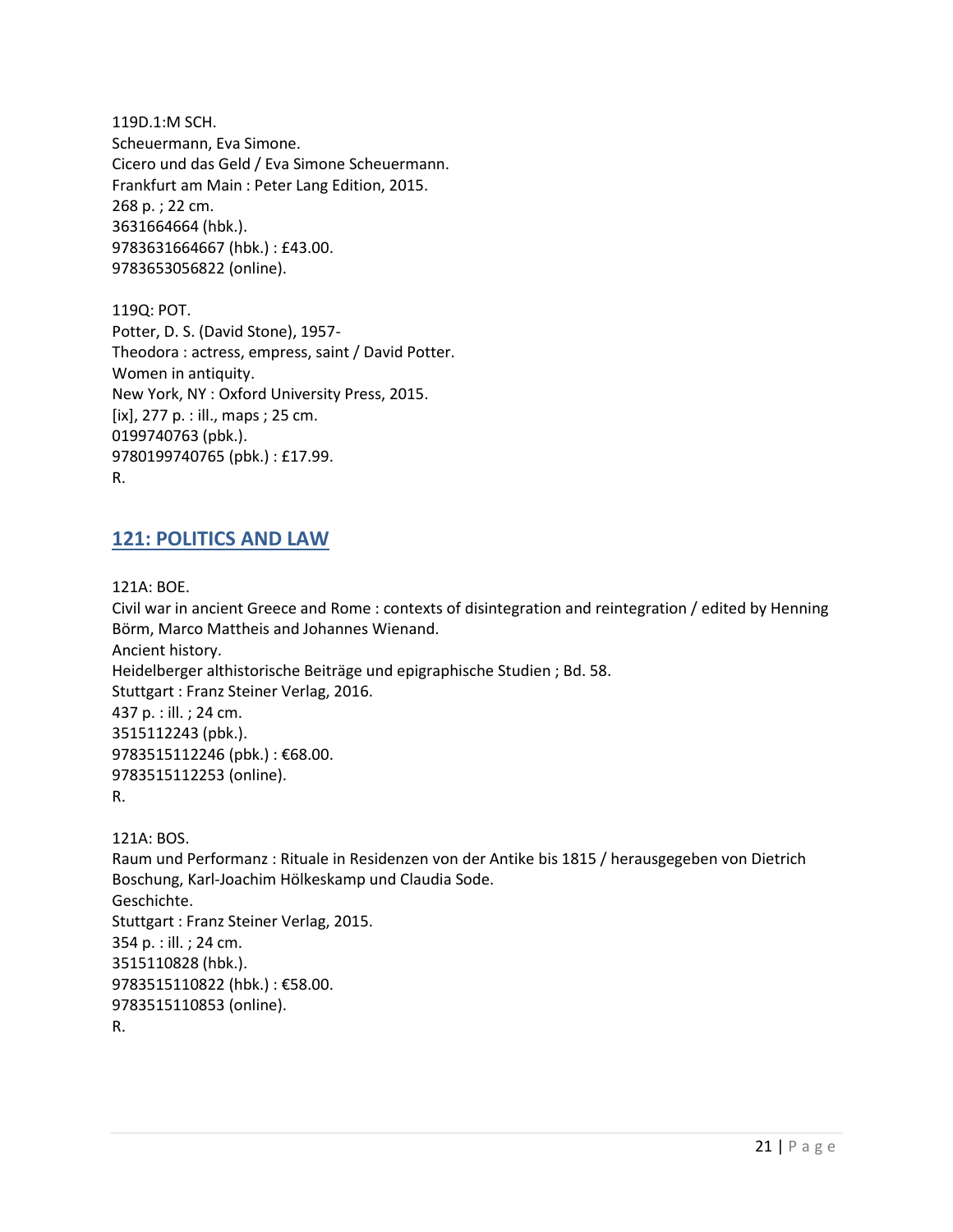121A: GOU. Deformations and crises of ancient civil communities / edited by Valerij Goušchin and P.J. Rhodes. Ancient history. Stuttgart : Franz Steiner Verlag, 2015. 194 p. : ill., map ; 24 cm. 351511162X (pbk.). 9783515111621 (pbk.) : €44.00. R.

121C: SCH. Schmitz, Winfried, 1958- Die griechische Gesellschaft : eine Sozialgeschichte der archaischen und klassischen Zeit / Winfried Schmitz. Alte Geschichte Forschung. Heidelberg : VA, Verlag Antike, 2014. 304 p. ; 22 cm. 3938032774 )pbk.). 9783938032770 (pbk.) : €29.90.

121D: GIA. Giangiulio, Maurizio. Democrazie greche : Atene, Sicilia, Magna Grecia / Maurizio Giangiulio. 1a ed. Studi superiori ; 1006. Studi storici. Roma : Carocci editore, 2015. 182 p. ; 22 cm. 8843078305 (pbk.). 9788843078301 (pbk.) : €17.00. H.

121F: AND. Citizenship and empire in Europe 200-1900 : the Antonine Constitution after 1800 years / edited by Clifford Ando. Potsdamer altertumswissenschaftliche Beiträge ; Bd. 54. Alte Geschichte. Stuttgart : Franz Steiner Verlag, 2016. 261 p. ; 25 cm. 3515111875 (pbk.). 9783515111874 (pbk.) : €52.00. 9783515111898 (online). R.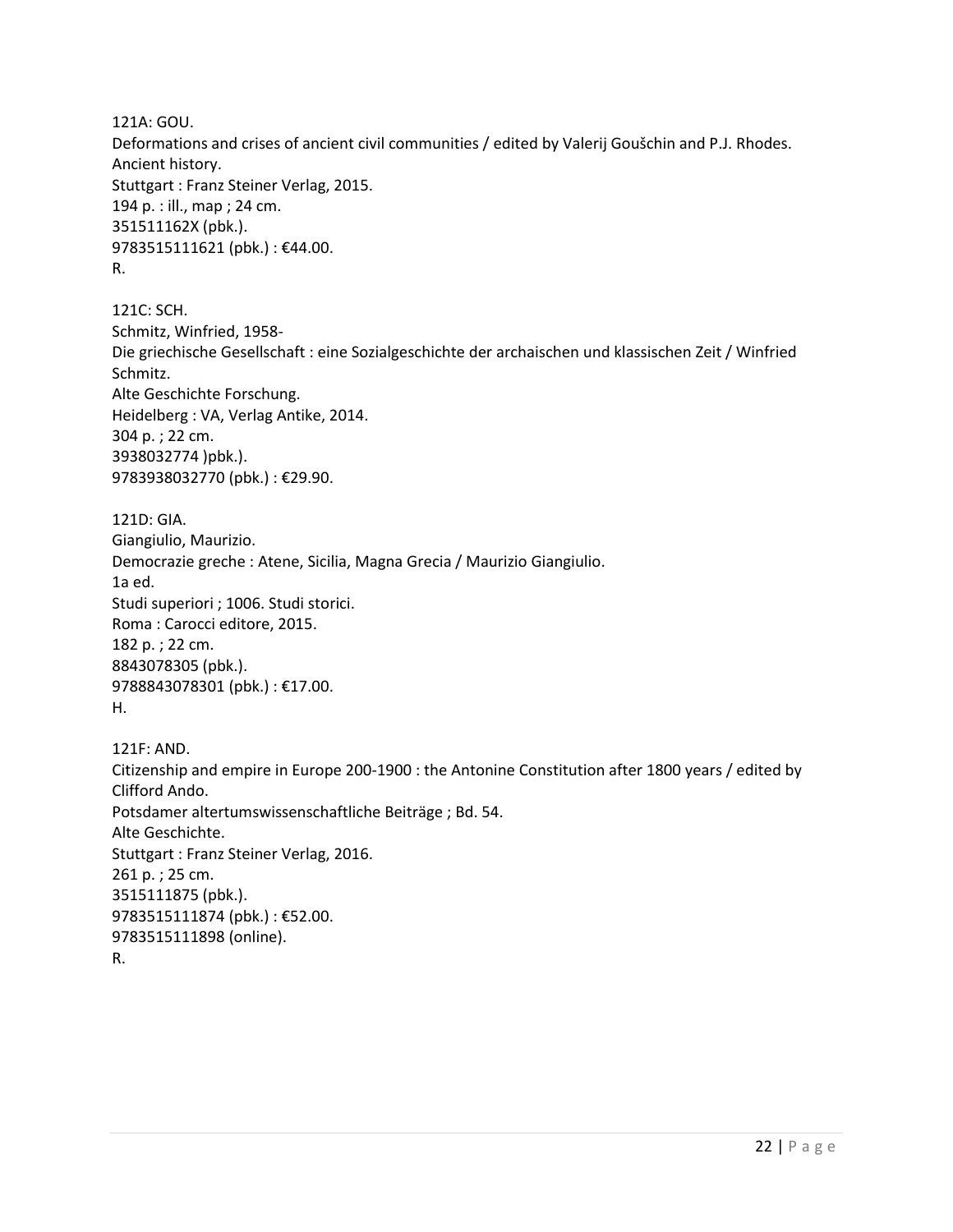121F: JEH. Vervaet, Frederik. The high command in the Roman republic : the principle of the summum imperium auspiciumque from 509 to 19 BCE / Frederik J. Vervaet. Historia. Einzelschriften ; Bd. 232. Alte Geschichte. Stuttgart : Franz Steiner Verlag, 2014. 369 p. ; 25 cm. 3515106308 (hbk.). 9783515106306 (hbk.) : €69.00. 3515107886 (e-Book). 9783515107884 (e-Book). R.

121F: RUS. Russo, Federico. L'odium regni a Roma tra realtà politica e finzione storiografica / Federico Russo. Nuova biblioteca di studi classici e orientali ; 1. Pisa : Pisa University Press, 2015. 380 p. ; 24 cm. 8867416014 (pbk.). 9788867416011 (pbk.) : €22.00.

#### <span id="page-22-0"></span>**122-123: RELIGION AND PHILOSOPHY**

122A: SOF. Sofroniew, Alexandra. Household gods : private devotion in ancient Greece and Rome / Alexandra Sofroniew. Los Angeles, California : The J. Paul Getty Museum, 2015. ix, 142 p. : col. ill. ; 24 cm. 1606064568 (hbk.). 9781606064566 (hbk.) : £16.99 / \$25.00. R.

122B: STA. Stageiritēs, Athanasios. Ōgygia, ē, Archaiologia / hypo Athanasiou Stageiritou / apodosē - scholia Michaēl Hēraklēs Moutzouridēs. Kallitheia : Ekd. Dianousē, 2015. <3> v. (370, 445, 443 p.) ; 24 cm. 6188186706 (t. 1 : pbk.). 6188186714 (t. 2 : pbk.). 6188186722 (t. 3 : pbk.). 9786188186705 (t. 1 : pbk.) : €32.00. 9786188186712 (t. 2 : pbk.) : €32.00. 9786188186729 (t. 3 : pbk.) : €32.00.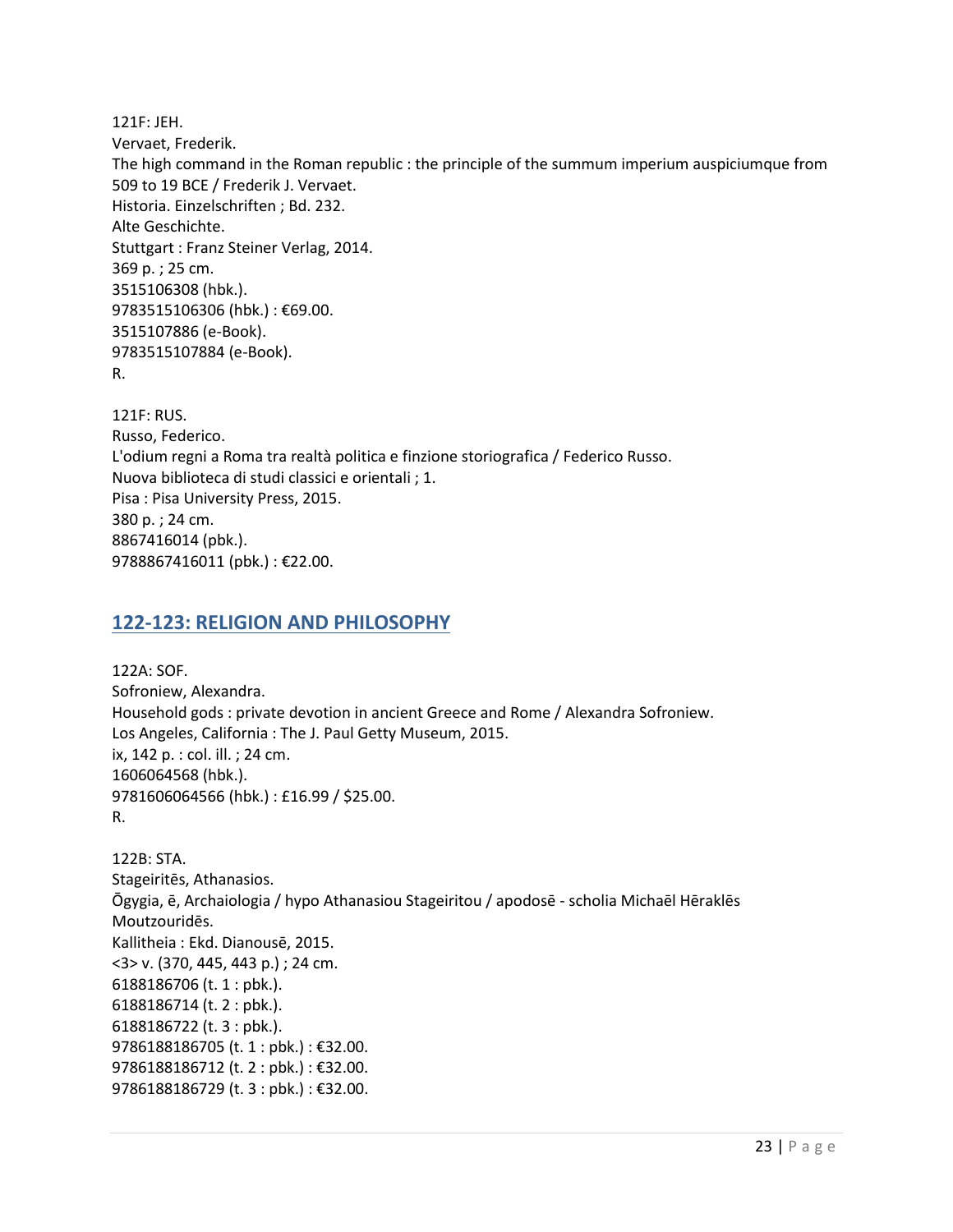122D.6: MAS. Massa, Francesco. Tra la vigna e la croce : Dioniso nei discorsi letterari e figurativi cristiani (II-IV secolo) / Francesco Massa ; prefazione di Nicole Belayche. Alte Geschichte. Potsdamer altertumswissenschaftliche Beiträge ; Bd. 47. Stuttgart : Franz Steiner Verlag, 2014. 325 p. : ill. ; 25 cm. 3515106316 (pbk.). 9783515106313 (pbk.) : €62.00. H.

122E: IUL. Iulietto, Maria Nicole. Didone : riscritture "barocche" di un mito / Maria Nicole Iulietto. Echo ; 14. Campobasso : Il castello edizioni, 2014. 318 p. : ill. ; 21 cm. 8865721308 (pbk.). 9788865721308 (pbk.) : €30.00.

X123A Copy 2: PRE. Preus, Anthony. Historical dictionary of ancient Greek philosophy / Anthony Preus. 2nd ed. Historical dictionaries of religions, philosophies, and movements. Lanham ; London : Rowman & Littlefield, 2015. xxiv, 515 p. ; 24 cm. 1442246383 (hbk.). 9781442246386 (hbk.) : £85.00. 9781442246393 (e-book). H.

123G: APO. Apostolidēs, Panos D. Sōkratēs : vios kai politeia / Panos D. Apostolidēs. Athēna : Gutenberg, 2015. 1088 p. ; 25 cm. 960011711X (pbk.). 9789600117110 (pbk.): €68.00.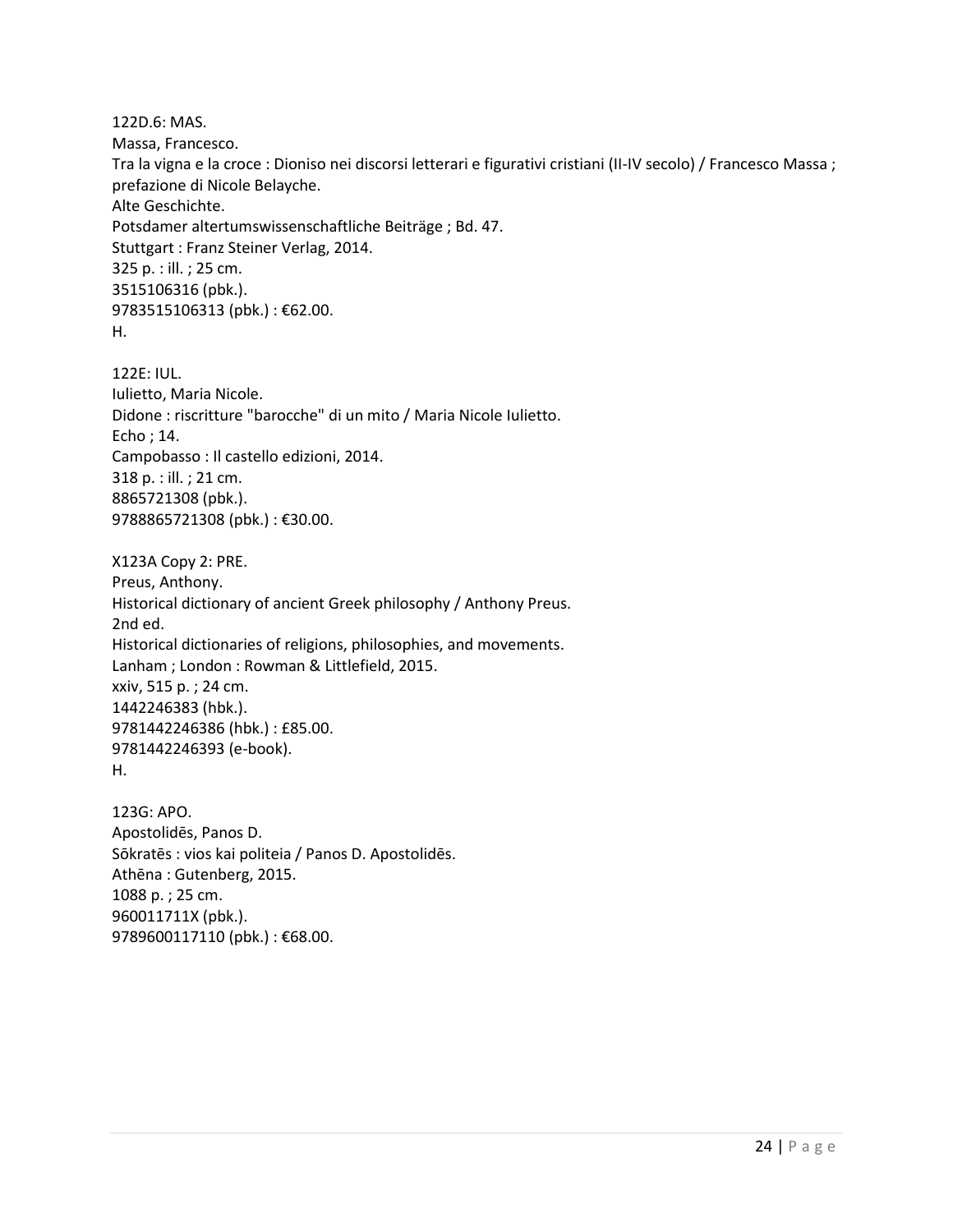```
123G: HOL. 
Hollingworth, Miles.
Inventing Socrates / Miles Hollingworth.
London : Bloomsbury, Bloomsbury Academic, an imprint of Bloomsbury Publishing Inc., 2015.
167 p. ; 23 cm.
1623563038 (hbk.). 
1623564484 (pbk.). 
9781623563035 (hbk.) : £80.00. 
9781623564483 (pbk.) : £19.99. 
9781628926644 (ePub). 
9781628926651 (ePDF). 
H. 
123H: KOU.
```
Koutroubas, Athanasios Dēm. Hoi antilēpseis tōn Stōikōn gia to pervallon hypo to prisma tēs perivallontologias kai oikologias / Athanasios Dēm. Koutroubas. Vivliothēkē Sophias N. Saripolou ; 118. Athēna : Ethniko kai Kapodistrias Panepistēmio Athēnōn, Philosophikē Scholē, 2013. 200 p. ; 24 cm. 9605260263 (pbk.). 9789605260262 (pbk.) : €45.00. 9789789605262 (incorrect ISBN on rear of book).

#### <span id="page-24-0"></span>**127: SCIENCE AND TECHNOLOGY**

127D: SKO. L'expressivité du lexique médical en Grèce et à Rome : hommages à Françoise Skoda / Isabelle Boehm et Nathalie Rousseua (dir.). Hellenica. Paris : PUPS, 2014. 513 p. : ill. ; 24 cm. 2840509296 (pbk.). 9782840509295 (pbk.) : €37.00.

127D: LAÏ. Laïos, Kōnstantinos. Hoi astheneies kai hē eikonographia tous kata tēn archaiotēta / Kōnstantinos Laïos. Vivliothēkē Sophias N. Saripolou ; 123. Athēna : Ethniko kai Kapodistrias Panepistēmio Athēnōn, Philosophikē Scholē, 2015. 469 p. : ill. ; 24 cm. 960526031X (pbk.). 9789605260316 (pbk.): €48.00.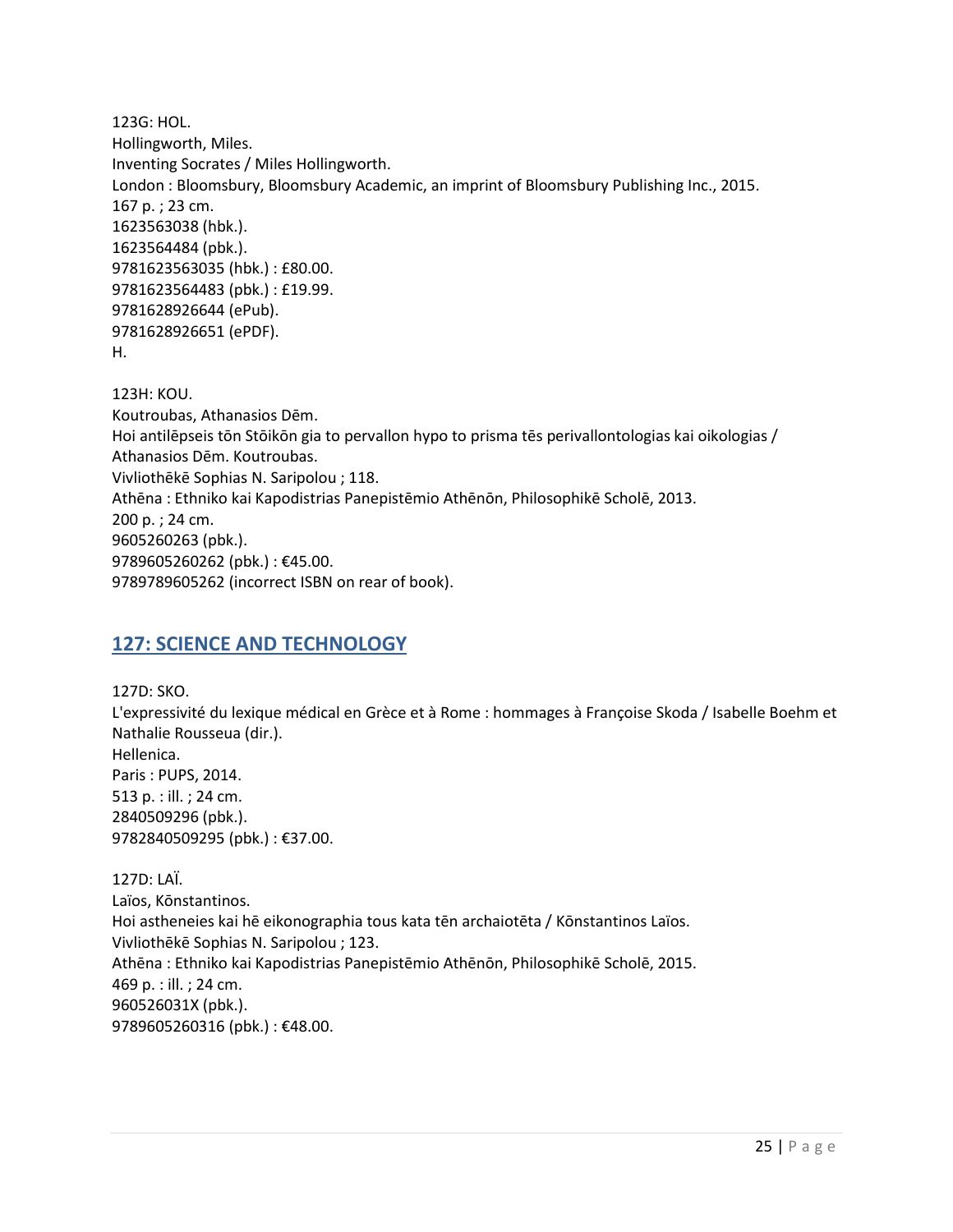127F.1E: REG. Reguera Rodríguez, Antonio T. La medida de la tierra en la antigüedad / Antonio T. Reguera Rodríguez. Colección tradición clásica y humanística en España e Hispanoamérica ; 14. León : Universidad de León, Área de Publicaciones, 2015. 345 p. : ill. (some col.), maps, port. ; 25 cm. 8497737458 (pbk.). 9788497737456 (pbk.) : €40.00. H. and R.

127F.2A: NER. Nerantzis, Nerantzis X. Rhesus' gold, Heracles' iron : the archaeology of metals exploitation in Northeast Greece / N.X. Nerantzis. Early materials and practices series. Glasgow : Potingair Press, 2015. 185 p. : mostly col., maps ; 23 cm. 0956824021 (pbk.). 9780956824028 (pbk.) : £35.00. H.

#### <span id="page-25-0"></span>**128-135: ART**

129F: ADA. Adams, Edward. The earliest Christian meeting places : almost exclusively houses? / Edward Adams. Library of New Testament studies. London ; New York : Bloomsbury T&T Clark, an imprint of Bloombury Publishing Plc, 2015. xviii, 263 p. : ill., plans ; 24 cm. 0567282570 (hbk.). 0567663140 (pbk.). 9780567282576 (hbk.) : £60.00. 9780567663146 (pbk.) : £18.99. R.

129H: RUS. Russell, Amy, 1982- The politics of public space in Republican Rome / Amy Russell. Cambridge : Cambridge University Press, 2016. xix, 226 p. : ill., plans ; 24 cm. 1107040493 (hbk.). 9781107040496 (hbk.) : £64.99 / \$99.99. R.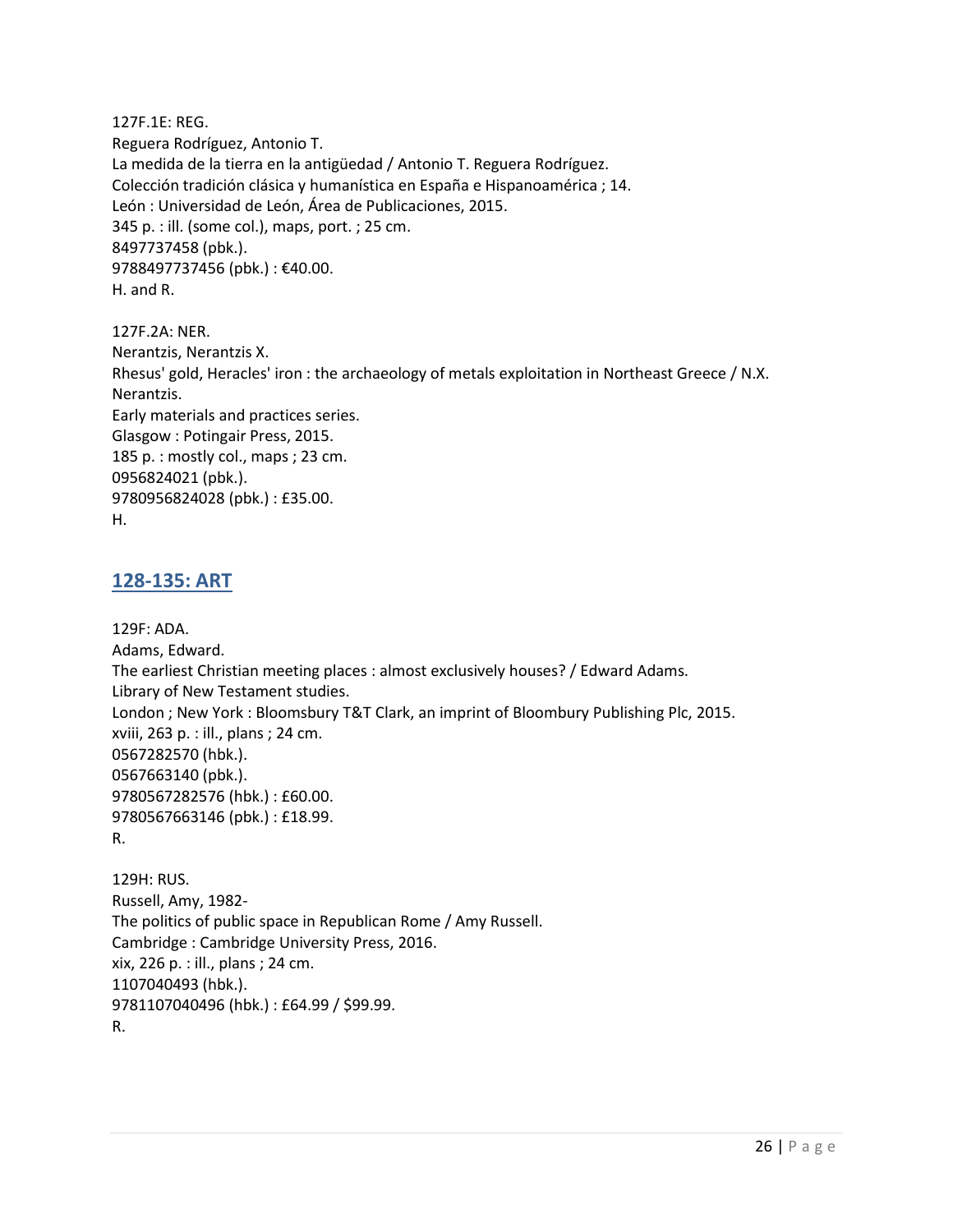#### X130A: MAD.

Dioses, héroes y atletas : la imagen del cuerpo en la Grecia antigua : Museo Arqueológico Regional, Alcalá de Henares, marzo-julio 2015 / Editoras científicas, Carmen Sánchez e Inmaculada Escobar ; organizan Museo Arqueológico Regional (Comunidad de Madridf) ; Museo Arqueológico Nacional, Atenas ... [and nine others]. [Madrid] : Comunidad de Madrid, 2015. 450 p. : col. ill. ; 28 cm. 8445135112 (hbk.). 9788445135112 (hbk.) : €30.00.

#### X130A: SPL.

Monumenta & animalia : 9. srpnja-25. kolovoza 2015, Split / organizatori: Arheološki muzej u Splitu, Prirodoslovni muzej i zoološki vrt u Splitu; autori izložbe: Jelena Jovanović, kustosica (Arheološki muzej u Splitu), mr. sc. Dalibor Vladović, kustos (Prirodoslovni muzej u Splitu). Split : Arheološki muzej, 2015. 91 p. : col. ill. ; 28 cm. 9537633187 (pbk.). 9789537633189 (pbk.).

130B: NEW.

On the fascination of objects : Greek and Etruscan art in the Shefton collection / edited by John Boardman, Andrew Parkin and Sally Waite.

Oxford ; Philadelphia : Oxbow Books, 2016. xii, 179 p. : ill. (some col.), map, ports ; 25 cm. 1785700065 (hbk.). 9781785700064 (hbk.) : £60.00. 9781785700071 (digital). H.

ST. 20.

The collection of antiquities of the American Academy in Rome / edited by Larissa Bonfante and Helen Nagy ; with the collaboration of Jacquelyn Collins-Clinton.

Memoirs of the American Academy in Rome. Supplementary volume ; 11.

Ann Arbor, Michigan : Published for the American Academy in Rome by the University of Michigan Press, 2015.

xx, 388 p. : ill. ; 29 cm. 0472119893 (hbk.). 9780472119899 (hbk.) : \$75.00. R.

131A: ATH. Krystallē-Votsē, P. Ta chalka tōn Ampelokēpōn / P. Krystallē-Votsē. Athēna : Hypurgeio Politismou kai Athlētismou, Tameio Archaiologikōn Porōn kai Apallotriōseōn, 2014. 120 p., 20 p. of col. plates : ill. ; 29 cm. 9603861715 (pbk.). 9789603861713 (pbk.) : €18.00.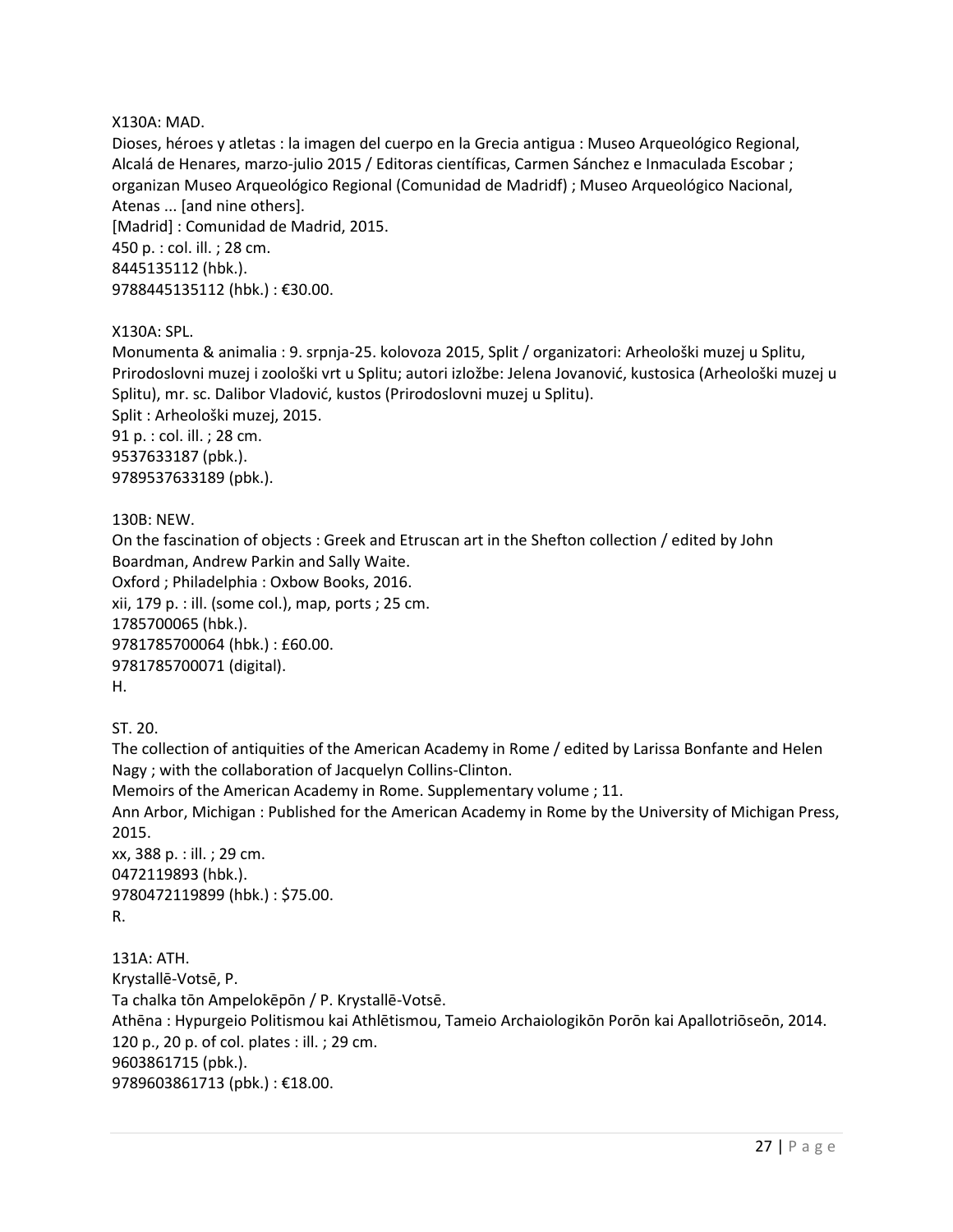131F: GKI.

Gkikaki, Mairi.

Die weiblichen Frisuren auf den Münzen und in der Grossplastik der klassischen und hellenistischen Zeit : Typen und Ikonologie / Mairi Gkikaki. Internationale Archäologie ; Bd. 126. Rahden : Verlag Marie Leidorf, 2014. viii, 291 p. : ill. (some col.) ; 30 cm. 3896465406 (hbk.). 9783896465405 (hbk.) : €59.80. H.

131H: OSA.

The Parthenon Frieze : the ritual communication between the goddess and the polis / Toshihiro Osada (Ed.) : Parthenon Project Japan 2011-2014. Wien : Phoibos Verlag, 2016. 175 p. : ill. ; 26 cm. 3851611241 (pbk.). 9783851611243 (pbk.) : €69.00. H.

131J: KAZ. Kazakidē, Natalia. Eikones en gymnasiō : erga glyptikēs sto hellēnistiko gymnasio : epeirōtikē Hellada kai nēsia tou Aigaiou / Natalia Kazakidē. Thessalonikē : University Studio Press, 2015. 354 p., 17 p. of plates : ill., plans ; 30 cm. 9601221735 (pbk.). 9789601221731 (pbk.) : €65.00.

131Q: SMI. The last statues of antiquity / edited by R.R.R. Smith and Bryan Ward-Perkins. 1st ed. Oxford : Oxford University Press, 2016. xxxii, 410 p. : ill., maps, plans, ports ; 26 cm. 0198753322 (hbk.). 9780198753322 (hbk.). H. and R.

132F: CAR. The consumers' choice : uses of Greek figure-decorated pottery / edited by Thomas H. Carpenter, Elizabeth Langridge-Noti, and Mark D. Stansbury-O'Donnell. Selected papers on ancient art and architecture ; no. 2. Boston, MA : Archaeological Institute of America, 2016. xii, 154 p. : ill. ; 23 cm. 1931909326 (pbk.). 9781931909327 (pbk.) : \$19.95. H.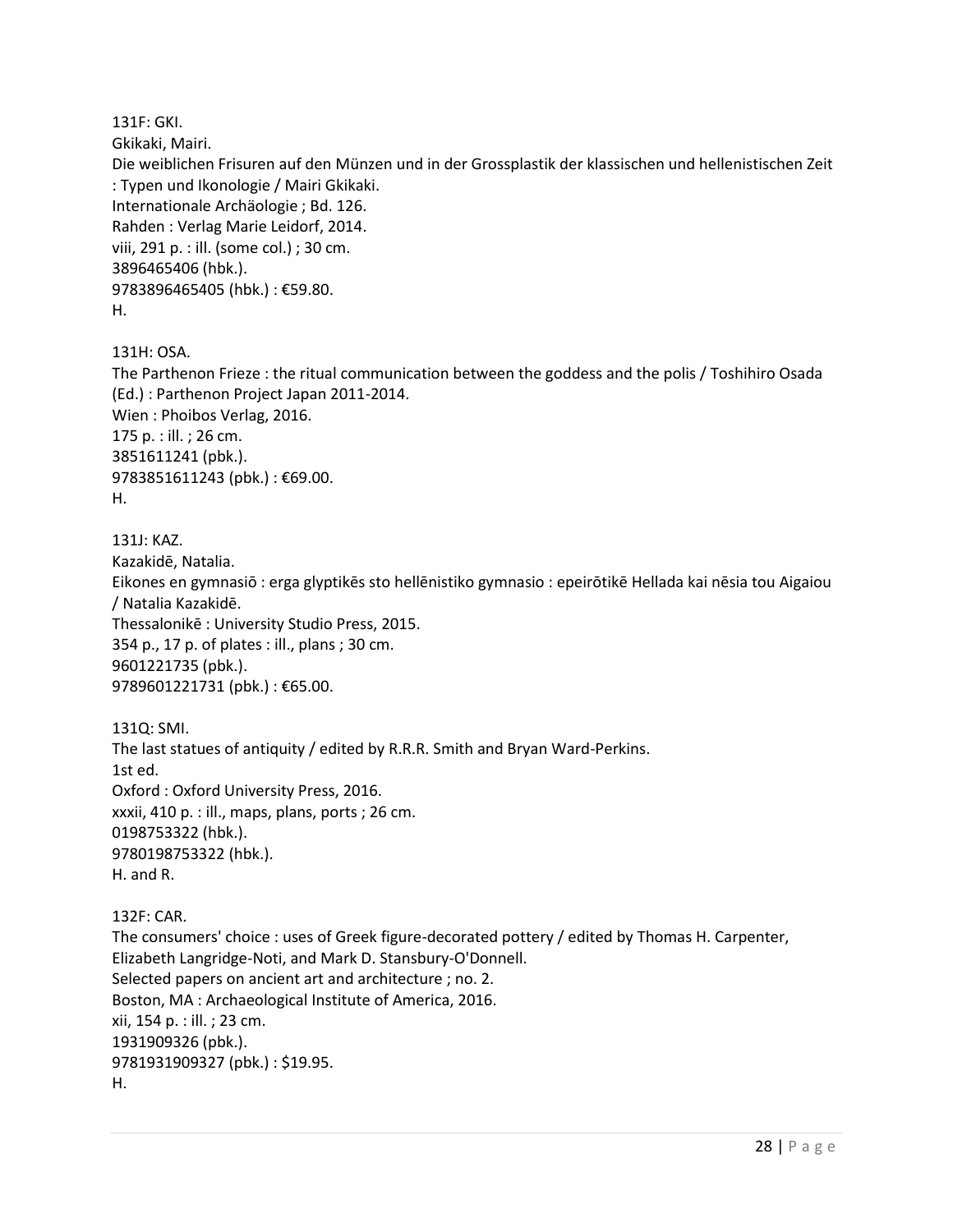132J.2: LYN. Lyne, M. A. B. Late Roman handmade grog-tempered ware producing industries in South East Britain / Malcolm Lyne. Archaeopress Roman archaeology ; 12. Oxford : Archaeopress Archaeology, 2015. vi, 179 p. : ill., maps ; 29 cm. 1784912379 (pbk.). 9781784912376 (pbk.) : £35.00. 9781784912383 (e-Pdf). B.

ST.14.

Beyond ornamentation : jewelry as an aspect of material culture in the ancient Near East / editors Amir Golani, Zuzanna Wygnańska. Polish archaeology in the Mediterranean ; 23/2. Warsaw : University of Warsaw Press, 2014. 326 p. : ill. (some col.), plans ; 24 cm.

#### <span id="page-28-0"></span>**152-153: ANCIENT LIFE**

152F: KYR. Kyriakakē-Sphakakē, Athēna N., Askēsē kai athlētismos stēn Minōïke Krētē / Athēna N. Kyriakakē-Sphakakē. Hērakleio : Mystis Editions, 2015. 93 p. : col. ill., maps, plans ; 24 cm. 6185024373 (pbk.). 9786185024376 (pbk.) : €20.00.

152G: KYR. Kyriakakē-Sphakakē, Athēna N., Ta zōa stēn Minōïke Krētē / Athēna N. Kyriakakē-Sphakakē. Herakleio : Mystis Editions, 2015. 94 p. : col. ill., maps ; 24 cm. 618502439X (pbk.). 9786185024390 (pbk.) : €20.00.

152i: BRO. Food, identity and cross-cultural exchange in the Ancient world / Win Brokaert, Robin Nadeau and John Wilkins (eds.). Collection Latomus ; v. 354. Bruxelles : Éditions Latomus, 2016. 106 p. : ill. ; 24 cm. 9042933046 (pbk.). 9789042933040 (pbk.) : €22.00. R.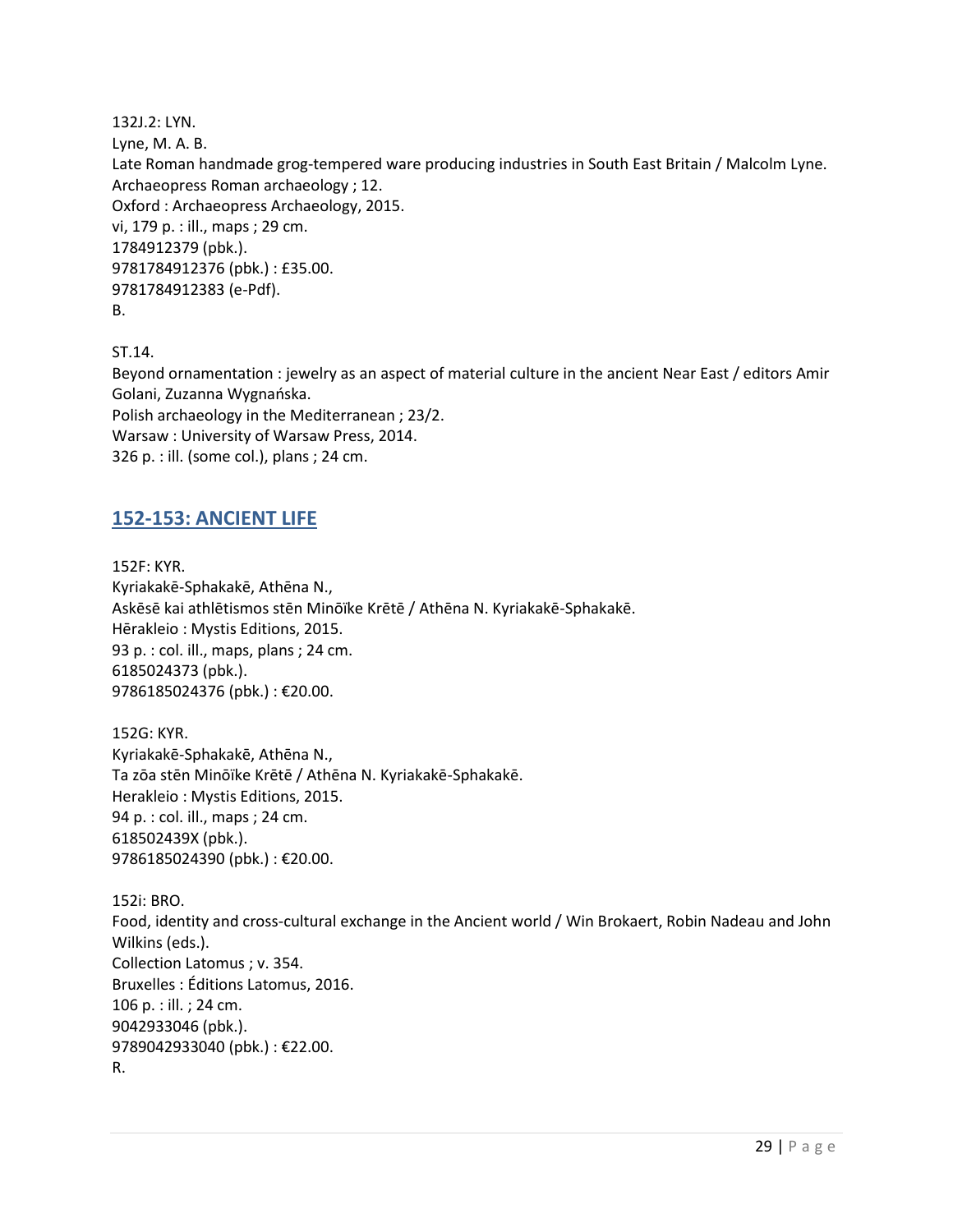152i: TUO.

Public and private in the Roman house and society / edited by Kaius Tuori and Laura Nissin ; with contributions by L. Bablitz [and 12 others]. Journal of Roman archaeology. Supplementary series ; no. 102. Portsmouth, Rhode Island : Journal of Roman Archaeology, L.L.C., 2015. 198 p. : ill., plans ; 26 cm. 0991373065 (hbk.). 9780991373062 (hbk.) : \$99.00.

152J: CEC.

Cecchet, Lucia. Poverty in Athenian public discourse : from the eve of the Peloponnesian War to the rise of Macedonia / Lucia Cecchet. Historia Einzelschriften ; Bd. 239. Alte Geschichte. Stuttgart : Franz Steiner Verlag, 2015. 283 p. ; 25 cm. 3515111603 (hbk.). 9783515111607 (hbk.) : €59.00. 9783515111614 (e-book). R.

152J: GAL. Cultural memories in the Roman Empire / edited by Karl Galinsky and Kenneth Lapatin. Los Angeles : J. Paul Getty Museum, 2015. xi, 296 p. : ill. (some col.), maps, plans ; 28 cm. 1606064622 (pbk.). 9781606064627 (pbk.) : £55.00 / \$85.00. R.

152J: GHE. Gherchanoc, Florence. Concours de beauté et beautés du corps en Grèce ancienne : discours et pratiques / Florence Gherchanoc. AUSONIUS publications. Scripta antiqua ; 81. Bordeaux : Ausonius ; Paris : diff. De Boccard, 2016. 228 p. : ill. (some col.) ; 24 cm. 2356131485 (pbk.). 9782356131485 (pbk.) : €25.00. H.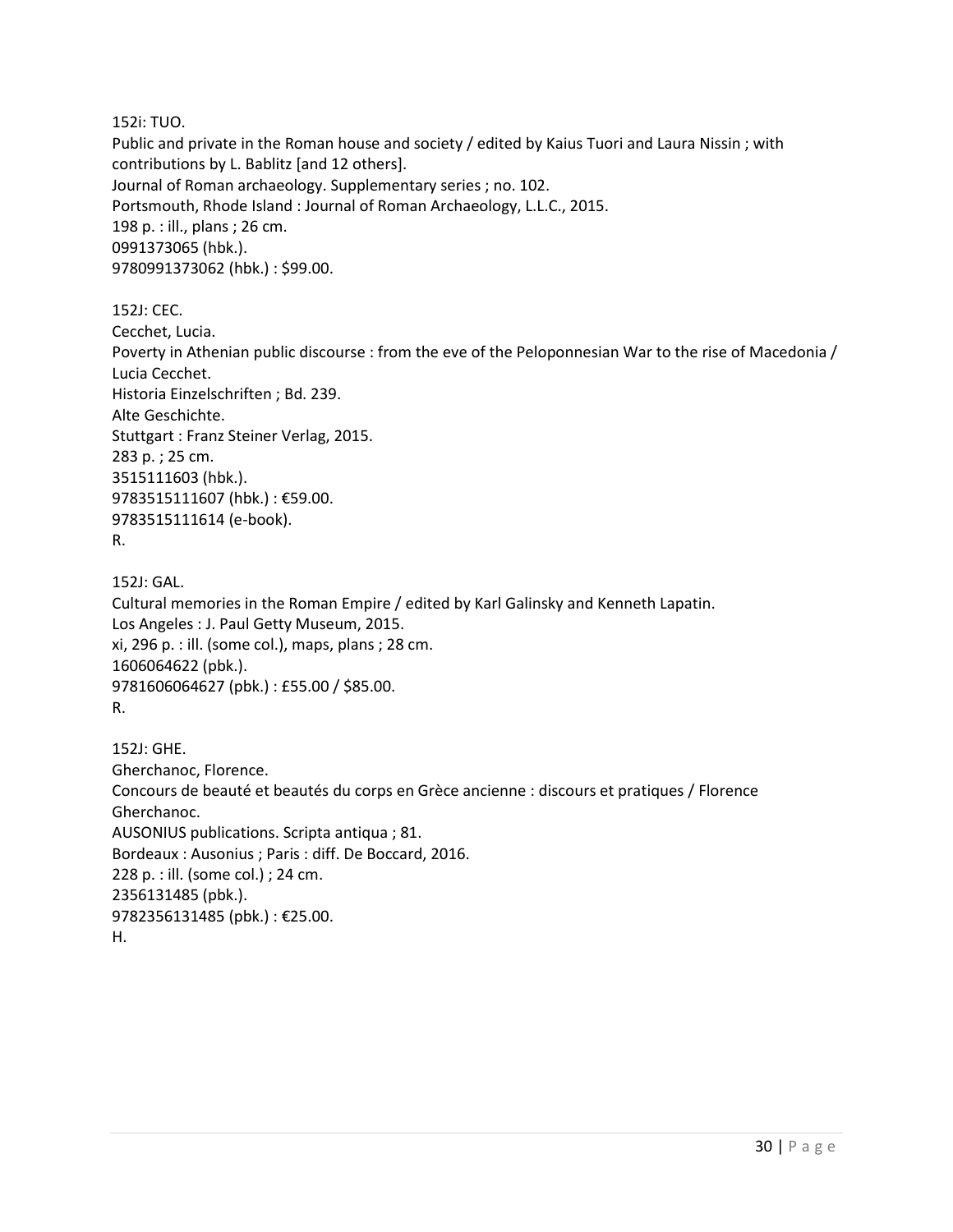152J: REV. Revell, Louise. Ways of being Roman : discourses of identity in the Roman West / Louise Revell. Oxford : Oxbow Books, 2016. x, 175 p. : ill., plans ; 25 cm. 1842172921 (pbk.). 9781842172926 (pbk.) : £29.95. R.

152J.1: KYR. Kyriakakē-Sphakakē, Athēna N., Hē gynaika stēn Minōïke Krētē / Athēna N. Kyriakakē-Sphakakē. Hērakleio : Mystis Editions, 2015. 94 p. : col. ill., maps, ports ; 24 cm. 6185024381 (pbk.). 9786185024383 (pbk.) : €20.00.

ST.1.

Agents and objects : children in pre-modern Europe / editors Katariina Mustakalllio & Jussi Hanska. Acta Instituti Romani Finlandiae ; v. 42. Roma : Institutum Romanum Finlandiae, 2015. 199 p. : ill. ; 30 cm. 8871406907 (pbk.). 9788871406909 (pbk.) : €40.00.

152J.3: COH. Cohen, Edward E. Athenian prostitution : the business of sex / Edward E. Cohen. Oxford ; New York, NY : Oxford University Press, 2015. xix, 243 p. ; 25 cm. 0190275928 (hbk.). 9780190275921 (hbk.) : £47.99. 9780190275938 (electronic book). 9780190275945 (electronic book content). H.

153C: BRE. Breeze, David J. (David John), 1944- The Roman army / David J. Breeze. Classical world series. London ; New York : Bloomsbury Academic, 2016. xiv, 150 p. : ill., maps ; 22 cm. 1474227155 (pbk.). 9781474227155 (pbk.) : £14.99. 9781474227162 (epub.). 9781474227179 (epdf). R.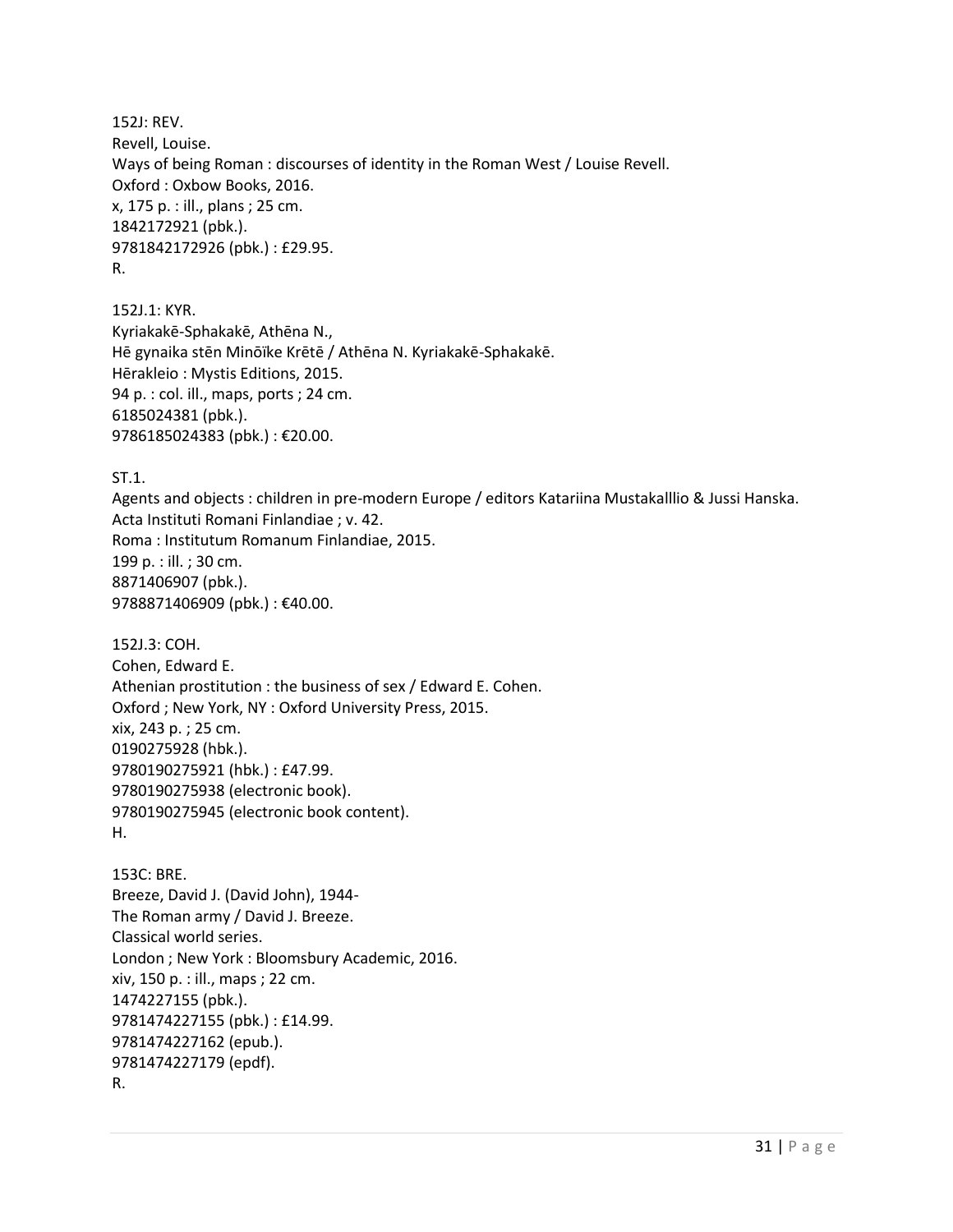153D: BAN. Banaji, Jairus, 1947- Exploring the economy of late antiquity : selected essays / Jairus Banaji. Cambridge : Cambridge University Press, 2016. xix, 253 p. ; 24 cm. 1107101948 (hbk.). 9781107101944 (hbk.) : £64.99 / \$99.99. H. or R.

153F.3: LEM. Lemcke, Lukas. Imperial transportation and communication from the third to the late fourth century : the golden age of the cursus publicus / Lukas Lemcke. Collection Latomus ; v. 353. Bruxelles : Éditions Latomus, 2016. 161 p. : maps ; 24 cm. 9042933569 (pbk.). 9789042933569 (pbk.) : €30.00. R.

X153G: ALV. La vida a escena : ayer y hoy del teatro clásico / coordinación, Antonio Alvar Ezquerra ; palabras previas de Manuel Pérez Jiménez. Alcalá de Henares : Universidad de Alcalá, Servicio de Publicaciones, 2015. 351 p. : ill. (chiefly col.) ; 27 cm. 841613362X (pbk.). 9788416133628 (pbk.): €36.00.

## <span id="page-31-0"></span>**201: COLLECTED ESSAYS**

ST.5. Auster : revista del Centro de Estudios Latinos. La Plata, Argentina : Facultad de Humanidades y Ciencias de la Educación, Universidad Nacional de La Plata, 1996 v. : ill. ; 24 cm. Annual. No. 1 (1996)-